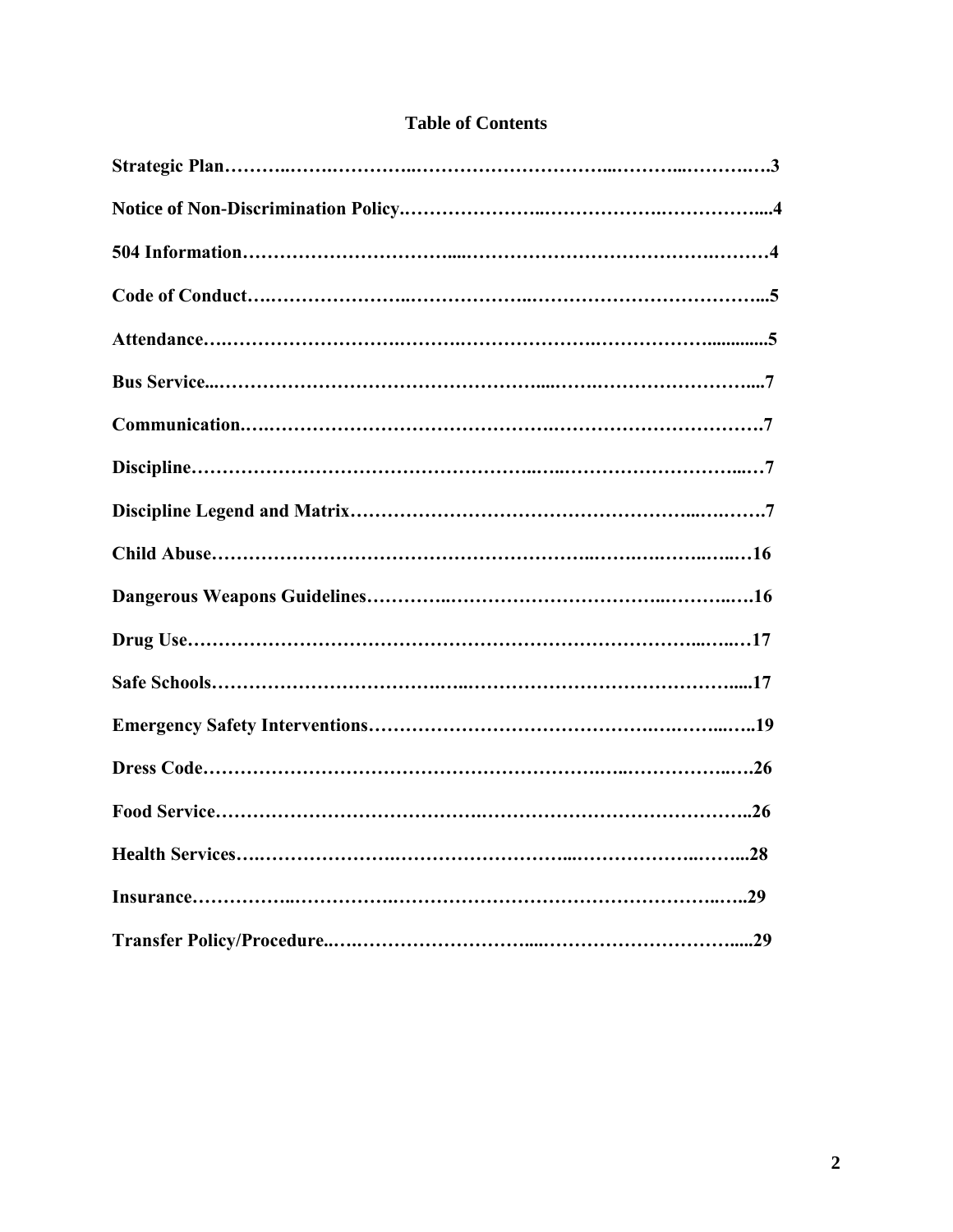# **STRATEGIC PLAN**

The Shawnee Mission School District (SMSD) is committed to student success. Supporting students in their success is SMSD's strategic plan, which defines our beliefs, mission, objectives, strategies and parameters. SMSD's mission statement, which sets focus and tone, is:

The mission of the Shawnee Mission School District, the bridge of unlimited possibilities yet to be discovered, is to ensure students construct their own foundation for success in life's endeavors through relevant, personalized learning experiences orchestrated by talented, compassionate educators and distinguished by: an inclusive culture, an engaged community and robust opportunities that challenge learners to achieve their full potential.

Supporting the realization of this mission are three connected objectives:

Every student will achieve academic success through a challenging, relevant personalized learning plan;

Every student will develop and utilize personal resilience while mastering essential competencies that lead to college and career readiness;

Every student will develop interpersonal skills to be an engaged, empathetic member of the local and global community.

Consistent with the district's mission and objectives, this handbook supports student success by providing specific information on policy, services, behavioral expectations and resources that help inform practice.

# **NOTICE OF NON-DISCRIMINATION POLICY NOTICE OF NON-DISCRIMINATION**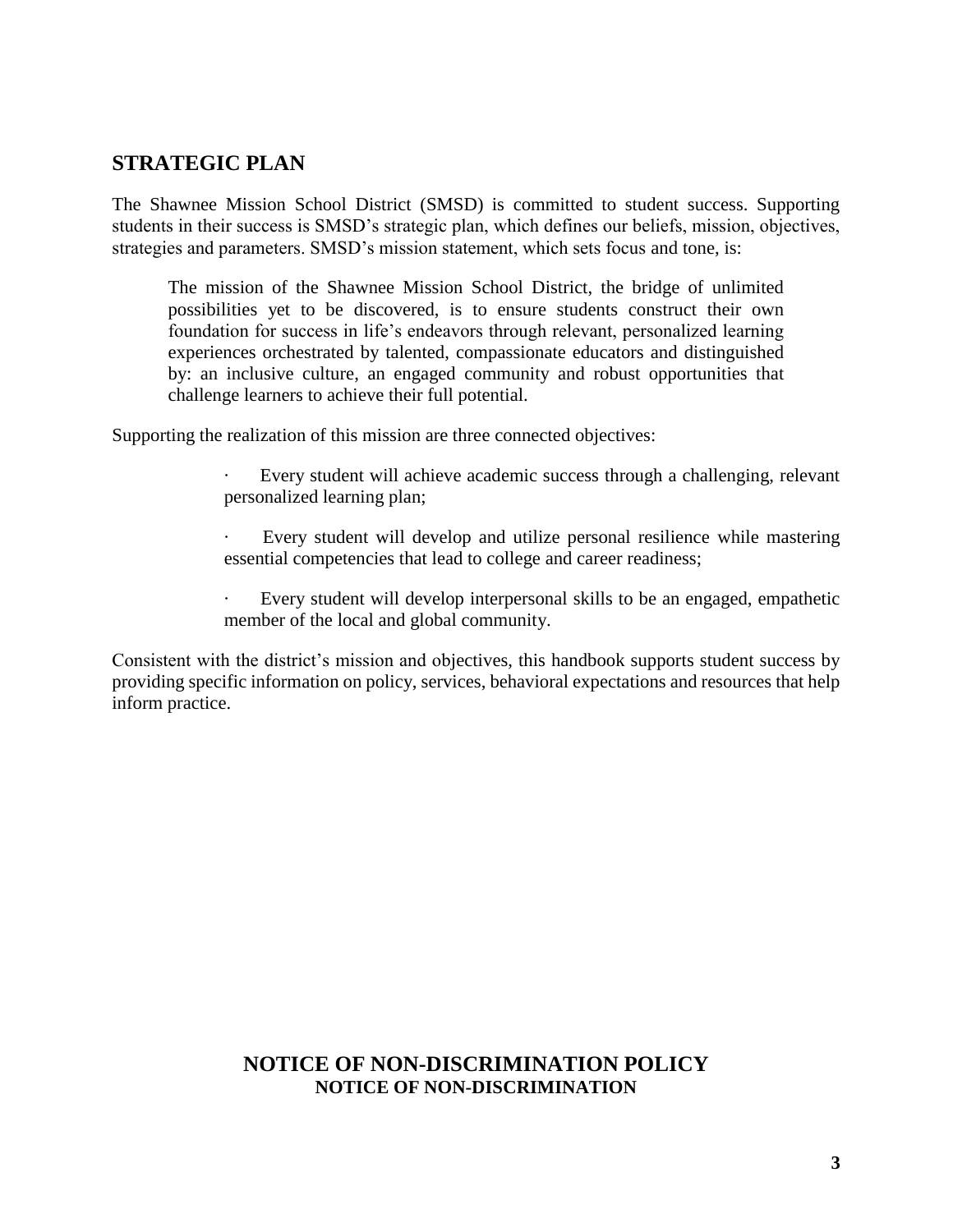The Shawnee Mission School District is strongly committed to maintaining an educational environment and workplace that is free from discrimination, harassment, and retaliation in admission or access to, or treatment or employment in, its programs, services, activities, and facilities. The District will provide equal opportunity in all areas of education, recruiting, hiring, retention, promotion, and contracted service. The District strictly prohibits discrimination and harassment against students, employees, or others on the basis of race, creed, religion, color, national origin, ancestry, age, sex, sexual orientation, gender identity, disability, genetic information, or any statutorily prohibited basis. Any form of discrimination or harassment toward any person associated with the District, regardless of where the conduct occurs, is a violation of Board policy. The District also strictly prohibits retaliatory actions against those who engage in protected activities.

The District's non-discrimination policy (Policy AC) can be found on its website:

<https://go.boarddocs.com/ks/smsd/Board.nsf/goto?open&id=BSLNWQ61DC68>

The following people are designated to jointly serve as the District's Compliance Coordinator. Questions about filing a complaint or the grievance process, and reports or questions about discrimination, harassment, or reltation, may be directed to the Compliance Coordinator.

Dr. John McKinney Director of Student and Family Services 8200 W. 71st Street Shawnee Mission, KS 66204 (913) 993-6200 johnmckinney@smsd.org

Rachel England General Counsel 8200 W. 71st Street Shawnee Mission, KS 66204 (913) 993-6200 rachelengland@smsd.org

All employees are required to immediately report any conduct that could constitute discrimination, harassment, or retaliation to the Compliance Coordinator.

All students, parents, visitors, community members, contractors, and others must immediately report any conduct that could constitute discrimination, harassment, or retaliation to the Compliance Coordinator, or to any District employee with whom they are comfortable discussing the conduct.

Inquiries or reports of discrimination, harassment, or retalation also may be made to:

U.S. Department of Education Office for Civil Rights (OCR) Phone: 816-268-0550 Fax: 816-268-0559 TTY: 800-877-8339 E-mail: [OCR.KansasCity@ed.gov](mailto:OCR.KansasCity@ed.gov)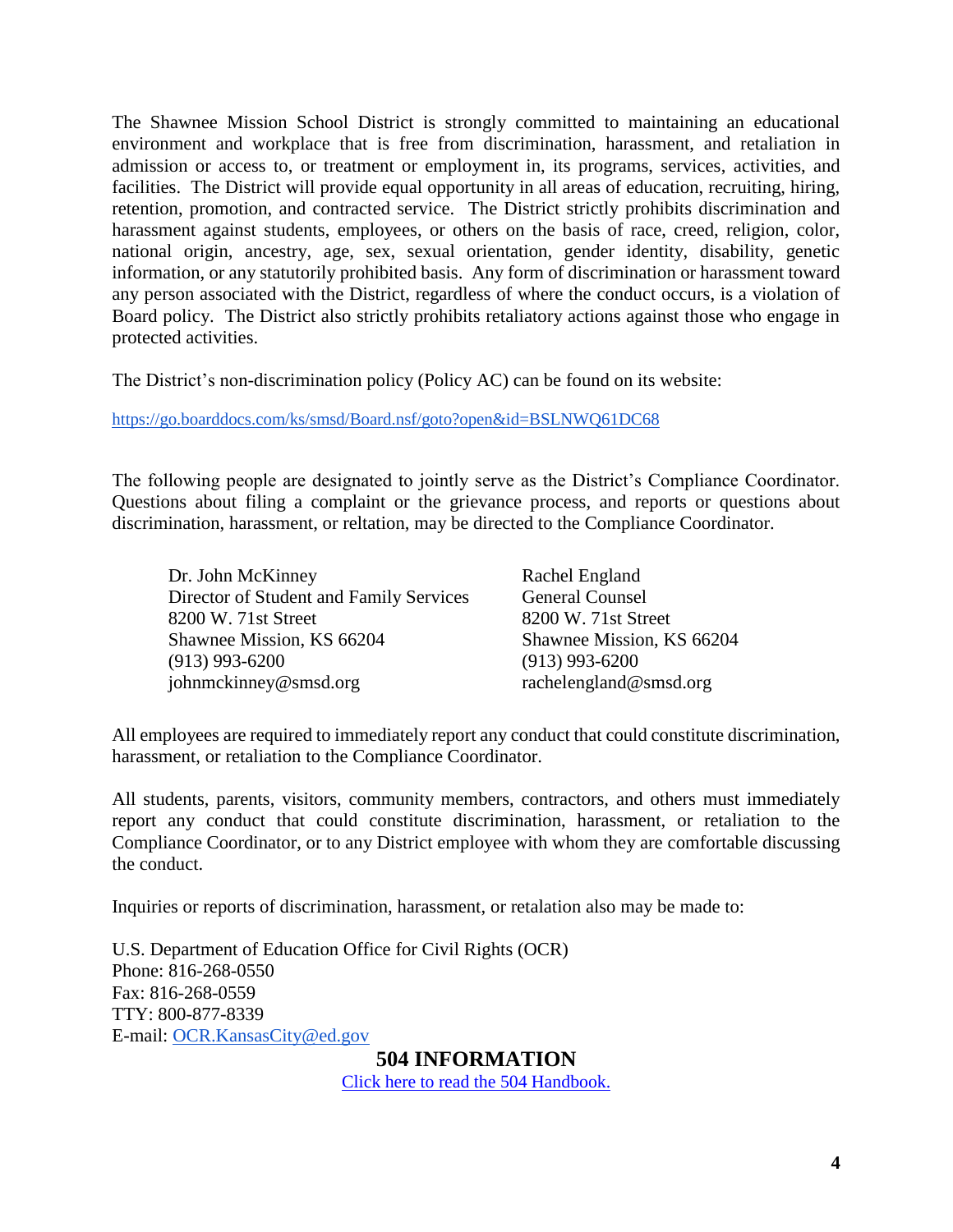# **CODE OF CONDUCT**

The Shawnee Mission School District has the expectation that all interactions by staff, students, parents, and community members be conducted with professionalism, courtesy, dignity, and respect. This includes personal and private interactions as well as behaviors at any schoolsponsored activity, both on and off school grounds.

Behaviors that are prohibited include those that are coercive, intimidating, violent, or harassing. Examples of prohibited behavior include, but are not limited to, use of profanity, personally insulting remarks, attacks on a person's race, gender, nationality, religion, or behavior that disrupts learning or the safety of anyone in the environment. Such interactions could occur in telephone conversations, voice mail messages, face-to-face conversations, written letters, e-mail messages, or at public events.

The goal of these expectations is to maintain an environment that is ethical, legal, and non-abusive towards all parties.

# **ATTENDANCE (REVISED 2016-2017) Shawnee Mission K-12 Attendance Guidelines**

All students enrolled in the Shawnee Mission School District shall be required to attend school on a regular basis to provide students the opportunity to be successful. Daily attendance records shall be maintained for each student. Absences are at times unavoidable due to illness or family concerns. The Shawnee Mission K-12 guidelines represent an effort to be fair in dealing with absences and to encourage good attendance. Building principals are responsible for enforcing Kansas State Statutes and district attendance guidelines.

The Shawnee Mission School Board has approved six (6) reasons for students to be excused from school. The reasons are as follows:

- Personal illness. (Doctor/Dental/Medical appointments) The school may, with notice to the parent, require verification from a physician of absences due to reasons of health.
- Serious illness or death of a member of the family.
- Obligatory religious observances of the student's own faith.
- Emergency situations requiring immediate action.
- Participation in a Kansas State High School Activities Association activity, a districtapproved function, or a school-sponsored activity.
- An absence that has been requested in writing and approved in advance by the building administration. **Middle school attendance will be monitored from 8:45am to 3:45pm.**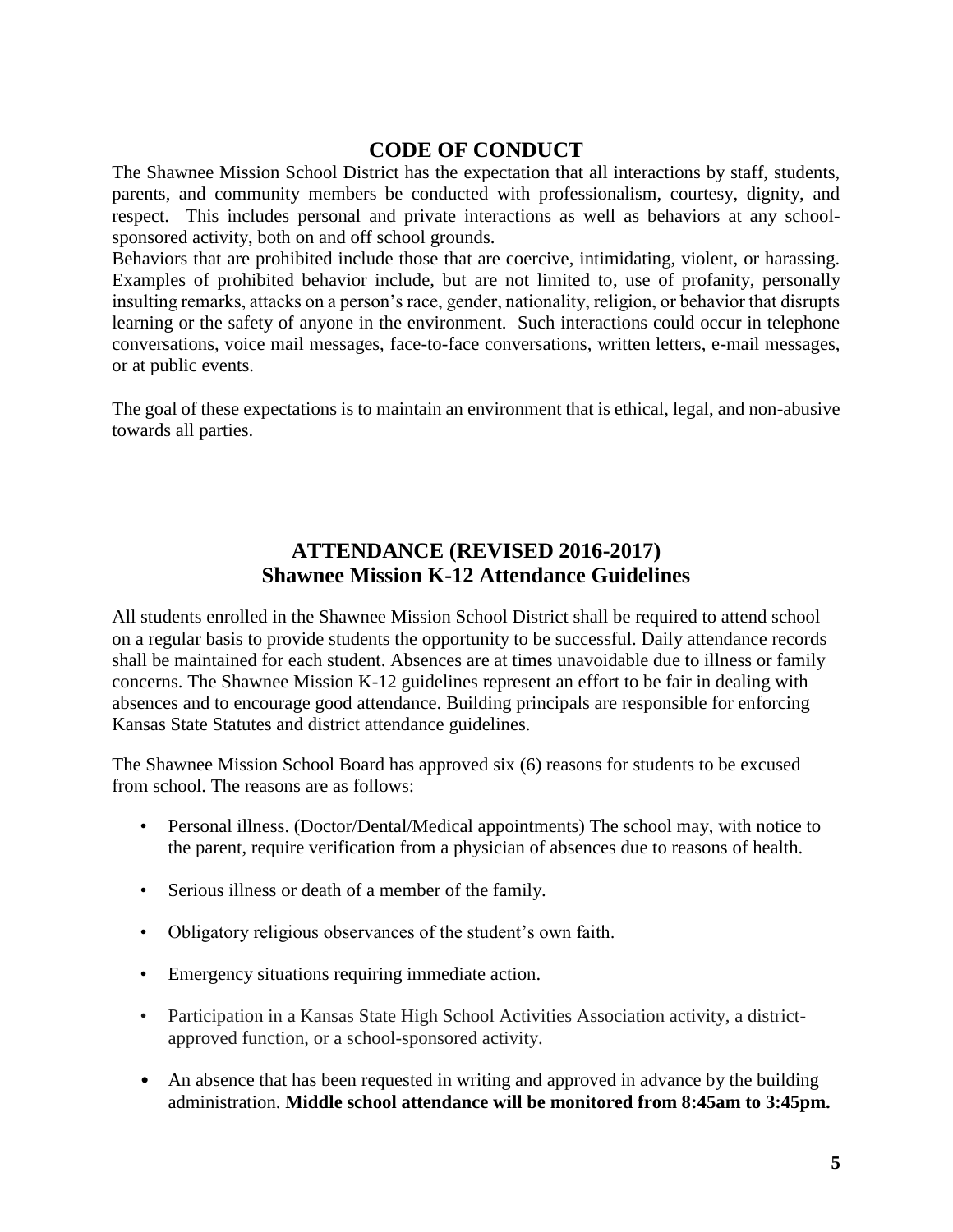Students are expected to attend school daily and arrive on time.

- Excessive tardies will be combined with other unexcused absences for truancy purposes.
- If a student arrives late or leaves early for up to three hours, or is gone for three hours during the day for an appointment described above it will be counted as a half-day excused absence. We encourage students to return to school as soon as possible from appointments during the school day. **Middle school is in session for 7 hours daily, from 8:45 to 3:45.** Students are expected to attend school daily and arrive on time.

• At the secondary level any student arriving within the first ten minutes of a class period will be considered tardy. Arrival after that time will be recorded as an absence.

#### **K-12 Reporting and Recording of Absences**

- An **unexcused absence** is one that has been classified as such by the building administration. An absence will be classified unexcused if it does not fit one of the board's six stated reasons for excusable absence or if the parent or legal guardian does not follow the building attendance procedure.
- Parents or legal guardians are expected to call the building's attendance line to report daily absences, late arrivals, or early dismissals. If a call is not received, school personnel will attempt to contact the parent. If no contact is made within 48 hours, the absence will be counted as unexcused.
- Absences by parent request for family and personal reasons are acceptable provided arrangements are made through the building principal in advance of the absence. These absences will count toward total absences. Students are responsible to complete all makeup work. Students are encouraged to complete work prior to absences when possible.
- Students with excessive absences are at risk of losing credit and/or not mastering grade level standards.
- When a student has reached **7 absences** during the school year, the parents will be sent a reminder letter. After **10 absences**, documentation will be required for all future absences. It is required for each subsequent absence/tardy for illness and appointments the student brings a doctor's note documenting the reason for the absence.
- Per state truancy laws and the Shawnee Mission School District truancy policy, if a student has three (3) unexcused absences in a row, five (5) in a semester, or seven (7) in a year, a truancy report will be filed with the Johnson County District Attorney's office and the parents will be notified. If the student is under the age of seven (7), a report will also be made with the Department of Children and Families (DCF).
- At any time a student's school attendance is a concern, the building administration may require a meeting with the parent or legal guardian to address the issue.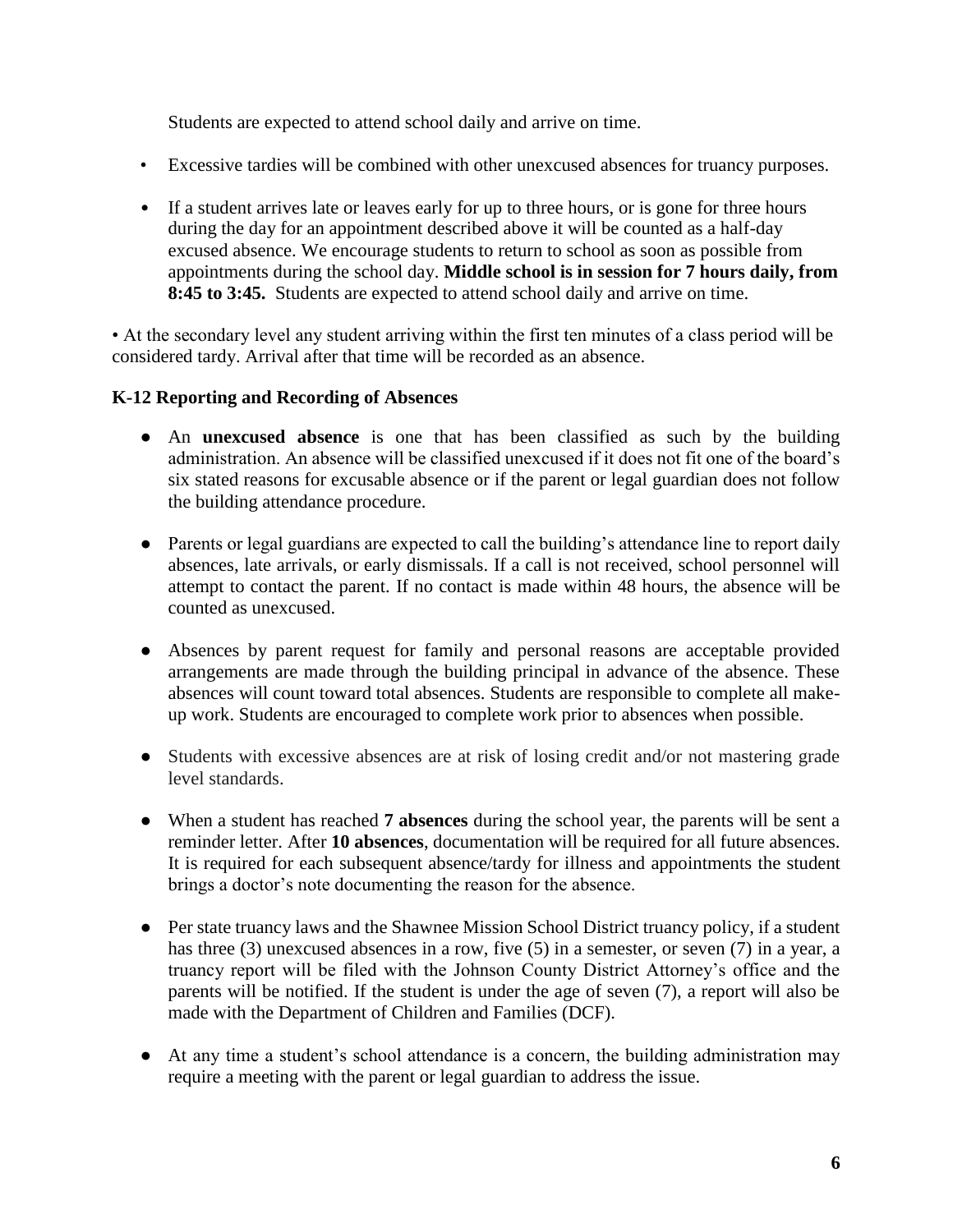#### **BUS SERVICE**

The school district will pay for bus service to and from school for those students who attend the school serving the area of the student's residence and reside **more than two and one-half miles** from the school. Contact the school office for information about bus service. In some cases bus transportation may be provided for students who reside less than two and one-half miles from the school. Contact the bus company directly for more information. To help ensure compliance with necessary safety rules, video cameras may be used on school buses. Violations of bus regulations may result in the student receiving appropriate disciplinary actions, which may include being removed from the bus, and/or suspended from school. When late buses are available, all students living in the attendance area, even if they live within the two and one-half miles from the school, may ride the late bus home.

## **COMMUNICATION**

Report cards are posted in Skyward for review four (4) times per year. Parents may access student grades through Skyward at any point during the school year. Teachers will be in communication with parents of students who are failing or doing unsatisfactory work. All parents are encouraged to confer with the classroom teacher during fall and spring conference times. Any additional concerns may be addressed with the classroom teacher or building administrator. Parents are urged to participate in PTA and to attend school activities.

# **DISCIPLINE**

#### **BOE: JCD**

The superintendent of schools, or his/her designee, is hereby authorized to promulgate and enforce reasonable guidelines, procedures and rules governing student management and conduct in the schools; subject to board approval. Procedures and guidelines shall be established to assist all school employees in proper student management.

Violation of any provision of board policies may result in disciplinary action up to and including suspension and expulsion.

# **Discipline Legend and Matrix**

#### **Disciplinary Action Charts** (Policy JCD)

The goal of SMSD is to ensure relationships are developed to foster a positive environment for students to remain in school. This Legend and Matrix is designed in such a way to achieve this goal. The charts on the following pages list infractions and a legend of progressive action categories of consequences intended to be applied in a reasonable manner with consideration given to the facts and circumstances of each individual situation. Any category may be bypassed as deemed appropriate to address the severity of the action.

#### **LEGEND OF ACTION CATEGORIES**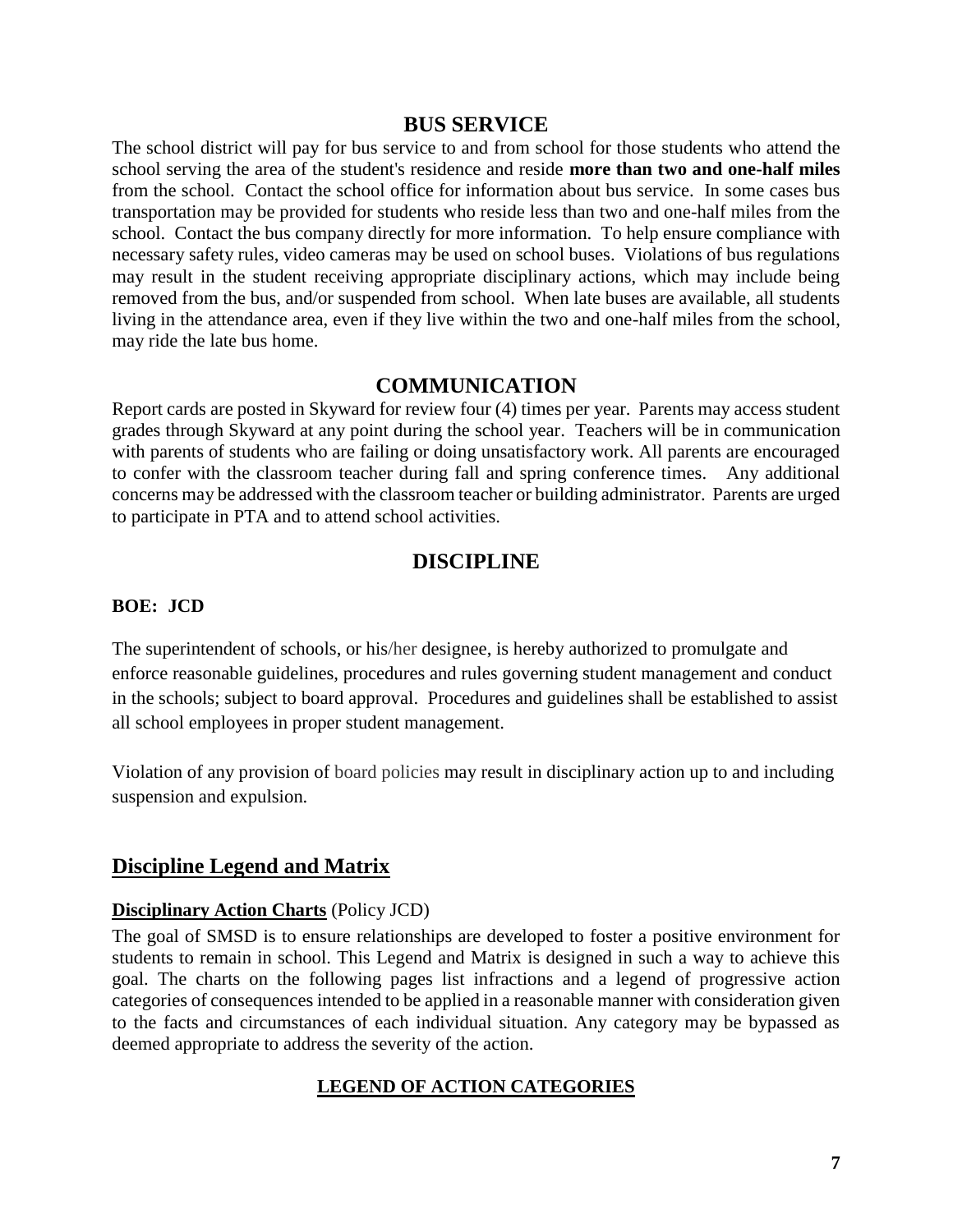- A. **Informal Talk by the Staff Member** attempts to reach an agreement with the student as to acceptable behavior, positive interactive relationships, and acceptance of responsibilities. Parents/guardians may be contacted in person or by phone, providing communication, seeking involvement, and support.
- B. **Formal Conference Between Student and Teacher** occurs outside class. A record is kept of the student's commitment to corrective behavior. Parental/guardian contact in person or by phone, providing information, seeking involvement and support usually occurs.
- C. **Teacher Assigned Detention Period.** Significant time expenditure and work completion is expected. A record is kept and parent/guardian contact in person or by phone occurs.
- D. **Formal Conference Between Student, Teacher, & Other School Personnel (division chairperson, counselor, special education teacher, etc.)** Prescriptive action will occur by some form of teacher action, i.e., student improvement contract, teacher detention. A record is kept of a student's commitment to corrective behavior. Parent/guardian contact in person or by phone occurs.
- E. **Office Referral/Formal Conference Between Student and One or More School Administrator.** Prescriptive action will occur, i.e., student contract, detention, apology, restitution, etc. A record is kept of the student's commitment to corrective behavior. Parent/guardian communication occurs in writing, by telephone, or in person.
- F. **Administrative Detention.** A student is detained before school, during lunch period, or after school

for a specific purpose. Parent/guardian contact in person or by phone occurs.

- G. **Appropriate Individualized Assignment and/or Loss of Privileges.** The school official devises an assignment to fit the offense and/or removes from the student one or more privileges usually associated with the offense. Parent/guardian contact in person or by phone occurs.
- H. **Monday-Saturday School Detentions.** The student is assigned specific dates to attend class on M-S to complete specific learning activities frequently related to the absence from class. (Students missing the assigned M-S School may be assigned two days of in-school suspension.) Parent/guardian contact in person or by phone occurs.
- I. **Formal Conference with behavioral plan.** Parental/guardian involvement by personal conference with appropriate personnel (teacher, student, counselor, administrator, nurse, etc.) Prescriptive written action plan outlining student, school, and parent/guardian responsibilities will be created and maintained in the discipline file.
- J. **Temporary Removal from Class.** The student is not permitted to attend one or more classes for a brief period of time. During this period of removal, the student may be given credit for work completed during the removal of class  $++$  time.
- K. **In-School Suspension**. The student is removed from class but must remain on campus isolated from other students under the supervision of a staff member. The student will be given appropriate assignments to complete for class time missed and earn academic credit for work completed (1-5 days). A missed in-school suspension will result in additional in-school days assigned and in some cases, suspension from school. Parent/guardian contact in person or by phone occurs.
- L. **Short-Term Out-of-School Suspension.** The student is provided formal due process and is removed from school, campus, and activities and placed under the supervision/responsibility of the parent/guardian (1 to 10 days). Parent/guardian notification occurs by phone and in writing.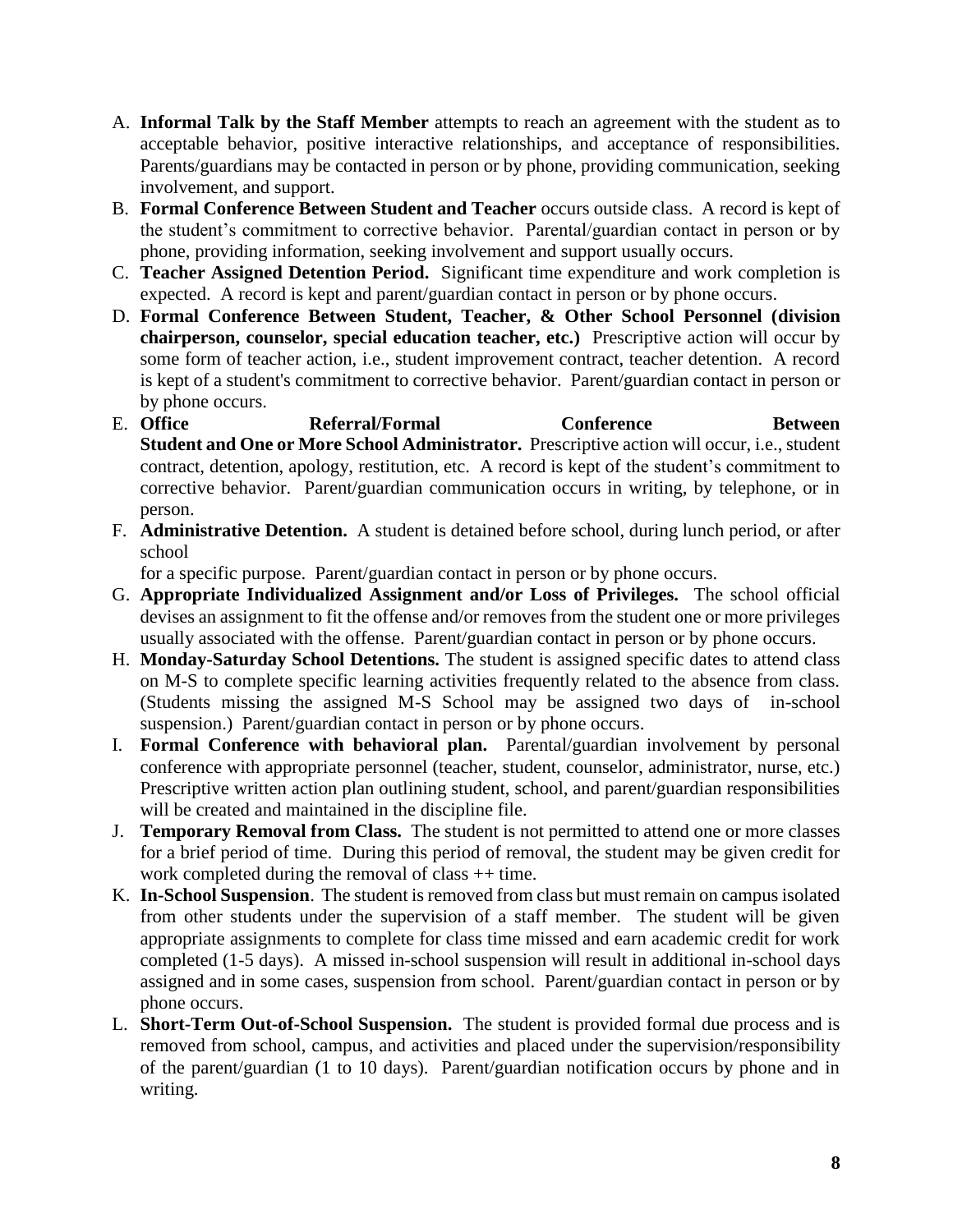- M. **Long-Term Out-of-School Suspension.** The student is referred to the suspension/expulsion committee for a formal hearing to determine possible long-term suspension not to exceed 90 days. Parent/guardian contact is made as per state statute.
- N. **Expulsion.** The student is referred to the suspension/expulsion committee for a formal hearing to determine possible expulsion not to exceed one calendar year. Parent/guardian contact is made as per state statute.

**Alternate Disposition Agreement (ADA)** - is used only in cases where a possible behavior action could result in a Long Term Suspension. The ADA is given in lieu of the hearing with criteria the student must meet to stay in good standing.

**Restorative Justice Practice** - In addition or as an alternative to the above disciplinary actions, the administrator may utilize alternative interventions including but not limited to mediation, community service, and/or progressive behavior contracts

# **DISCIPLINARY ACTION CHART - Level I**

Corrective action by appropriate classroom management for any conduct or behavior which is disruptive to the orderly education process in the classroom or any similar grouping for instruction activity or performance. Violations are typically dealt with by the classroom teacher or sponsor; occasionally with administrative support. Parents are notified. Consequences typically include, but are not limited to, conferencing, time-out, behavioral contracts, and/or detention periods. The disciplinary actions presented below are suggested. Authorized staff members may recommend other actions based on the given conditions and the severity of a violation of law or policy. All actions will be recorded in Skyward by the administrator addressing the offense. The staff member who referred the student is to be notified of the consequences of the disciplinary action taken by the administrator.

| Offense                                                                        | <b>First Offense</b><br><b>Suggested Action</b> |      | Severe or<br><b>Repeated Offenses</b><br><b>Suggested Action</b> |      |
|--------------------------------------------------------------------------------|-------------------------------------------------|------|------------------------------------------------------------------|------|
|                                                                                | Min.                                            | Max. | Min.                                                             | Max. |
| 1. Attire which is disruptive to the educational<br>setting                    | A                                               | D    | E                                                                | K    |
| 2. Inappropriate treatment of materials, software,<br>equipment, and furniture | A                                               | D    | E                                                                | K    |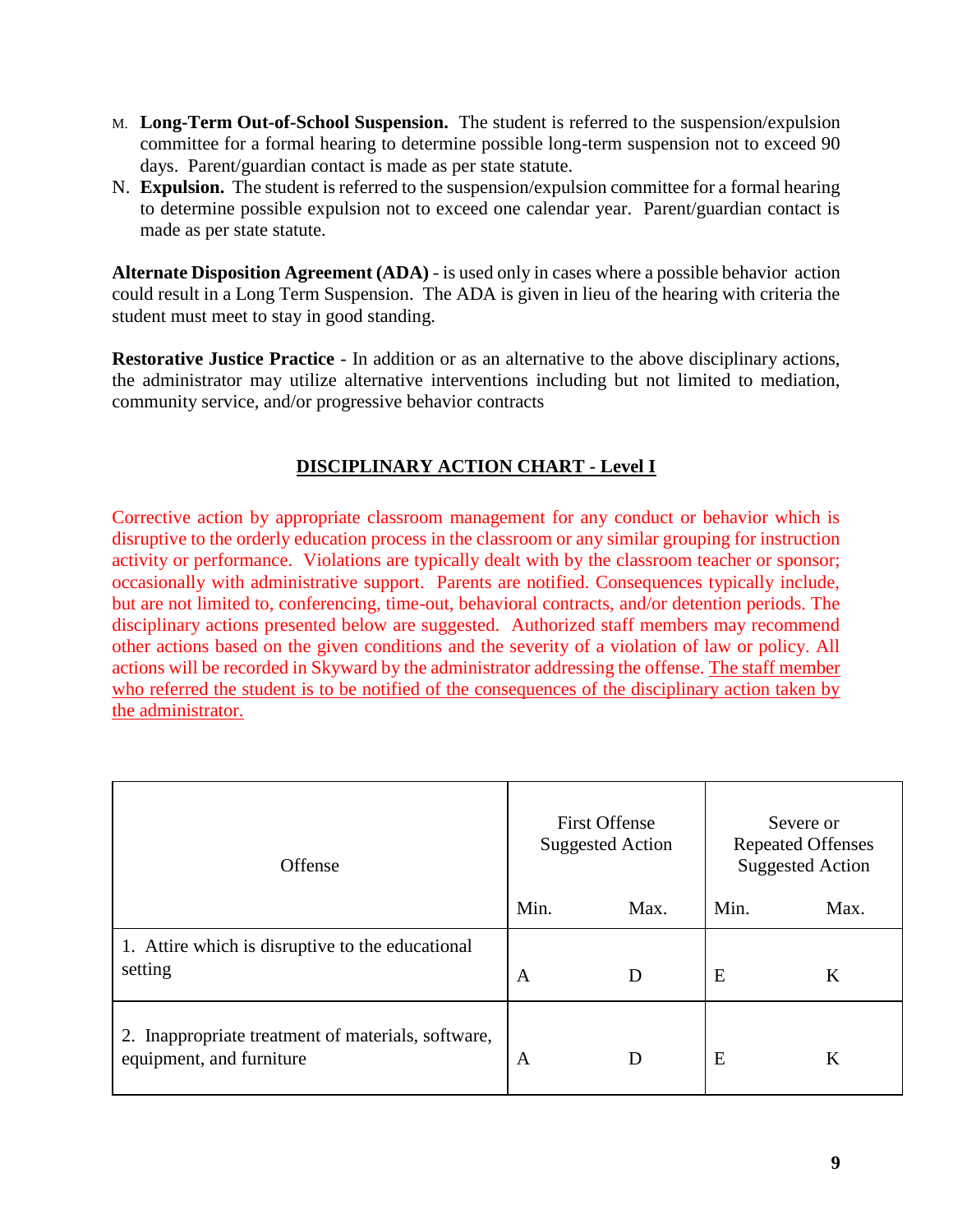| 3. Disruption of class, cafeteria and hallways                                                        | $\mathsf{A}$ | D | E | $\bf K$ |
|-------------------------------------------------------------------------------------------------------|--------------|---|---|---------|
| 4. Lack of respect (classmates, teachers,<br>property)                                                | A            | D | Ε | $\bf K$ |
| 5. Refusal to work                                                                                    | $\mathbf{A}$ | D | E | $\bf K$ |
| 6. Tardiness                                                                                          | $\mathbf{A}$ | D | E | $\bf K$ |
| 7. Not following directives                                                                           | A            | D | E | $\bf K$ |
| 8. Possession of unauthorized objects or<br>equipment (food, music devices, cellular phones,<br>etc.) | $\mathbf{A}$ | D | E | $\bf K$ |
| 9. Leaving class without permission                                                                   | $\mathbf{A}$ | D | E | $\bf K$ |
| 10. Cheating, plagiarism (will result in loss of<br>credit for the infraction)                        | $\mathbf{A}$ | D | E | $\bf K$ |

# **DISCIPLINARY ACTION CHART - Level II**

Verbal or non-verbal refusal to comply with published written regulations or with a lawful and reasonable directive or order of Shawnee Mission employees. Handled by the administration with parent notification. Consequences typically involve, but are not limited to detention, alternative assignment, parent/teacher conferences, Saturday School/Office School Detention. in-school suspension up to a short term suspension. All actions will be recorded in Skyward by the administrator addressing the offense. The staff member who referred the student is to be notified of the consequences of the disciplinary action taken by the administrator.

| $\sim$ 00<br>$\blacksquare$<br>ense<br>$H$ 1 $r$ $c$<br>. | Severe or |
|-----------------------------------------------------------|-----------|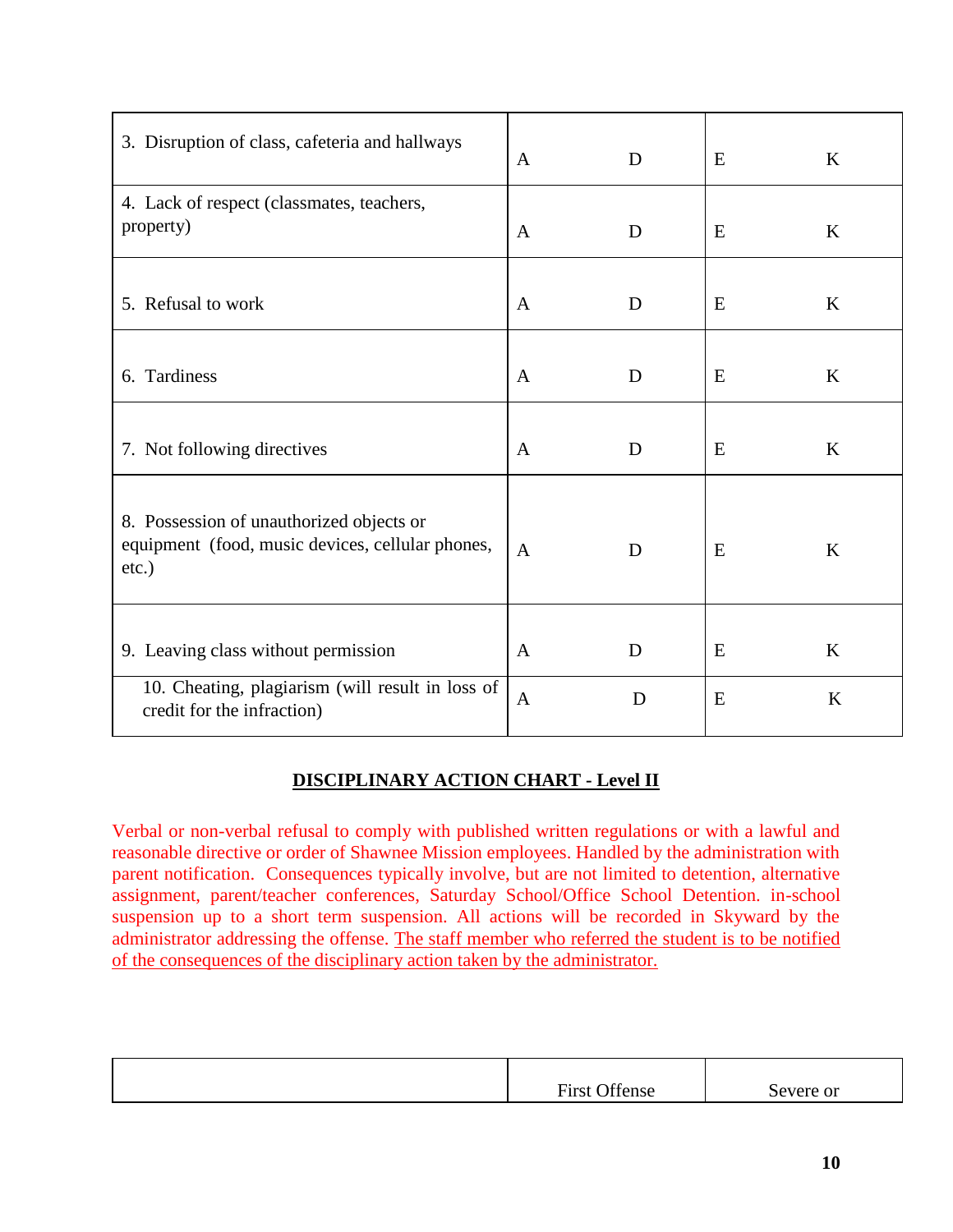| Offense                                                                                      | <b>Suggested Action</b> |             | <b>Repeated Offenses</b>        |      |
|----------------------------------------------------------------------------------------------|-------------------------|-------------|---------------------------------|------|
|                                                                                              | Min.                    | Max.        | <b>Suggested Action</b><br>Min. | Max. |
| 1. Staff member office referral for repeated<br>violations after repeated classroom offenses | E                       | $\bf K$     | $\boldsymbol{K}$                | L    |
| 2. Disrespect - classmates and staff members                                                 | E                       | $\bf K$     | K                               | L    |
| 3. Use of profane or obscene language                                                        | E                       | L           | $\bf K$                         | L    |
| 4. Inappropriate public display of affection                                                 | E                       | K           | $\bf K$                         | L    |
| 5. Disruption of school classes or activities                                                | E                       | K           | $\bf K$                         | L    |
| Excessive inappropriate verbal or physical<br>6.<br>bullying<br>activity<br><b>or</b>        | E                       | K           | K                               | L    |
| 7. Defiance of authority                                                                     | E                       | L           | L                               | L    |
| 8. Disruption on the school bus                                                              | E                       | G           | G                               | L    |
| 9. Intentionally providing false information                                                 | E                       | $\bf J$     | $\bf K$                         | L    |
| 10. Parking violations                                                                       | E                       | G           | $\bf{I}$                        | J    |
| 11. Unauthorized absence from class                                                          | E                       | $\mathbf I$ | $\mathbf I$                     | L    |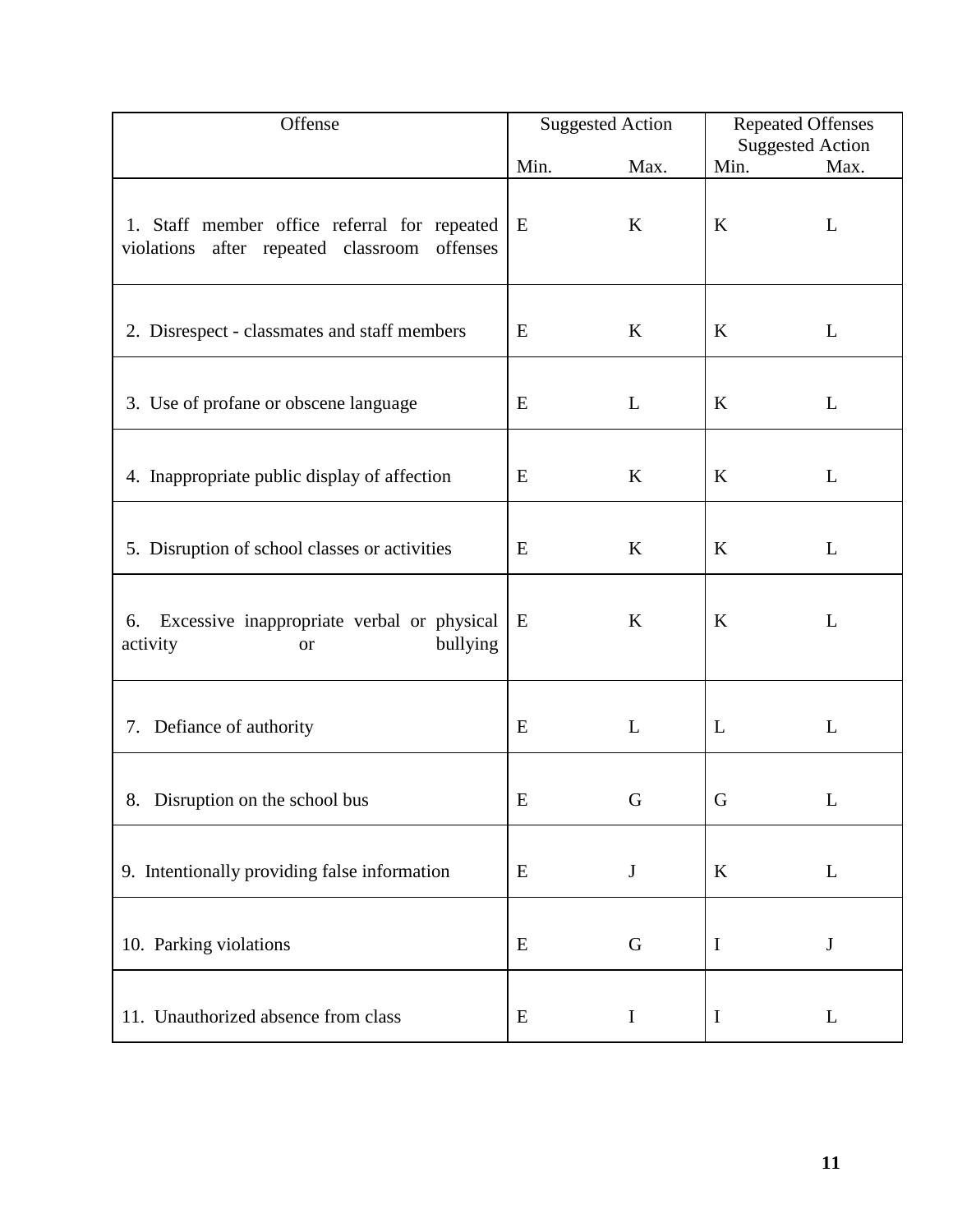| Possession/Use of an unsafe object - lighter   E<br>12.<br>etc |   |  |  |
|----------------------------------------------------------------|---|--|--|
| 13. Forgery                                                    | E |  |  |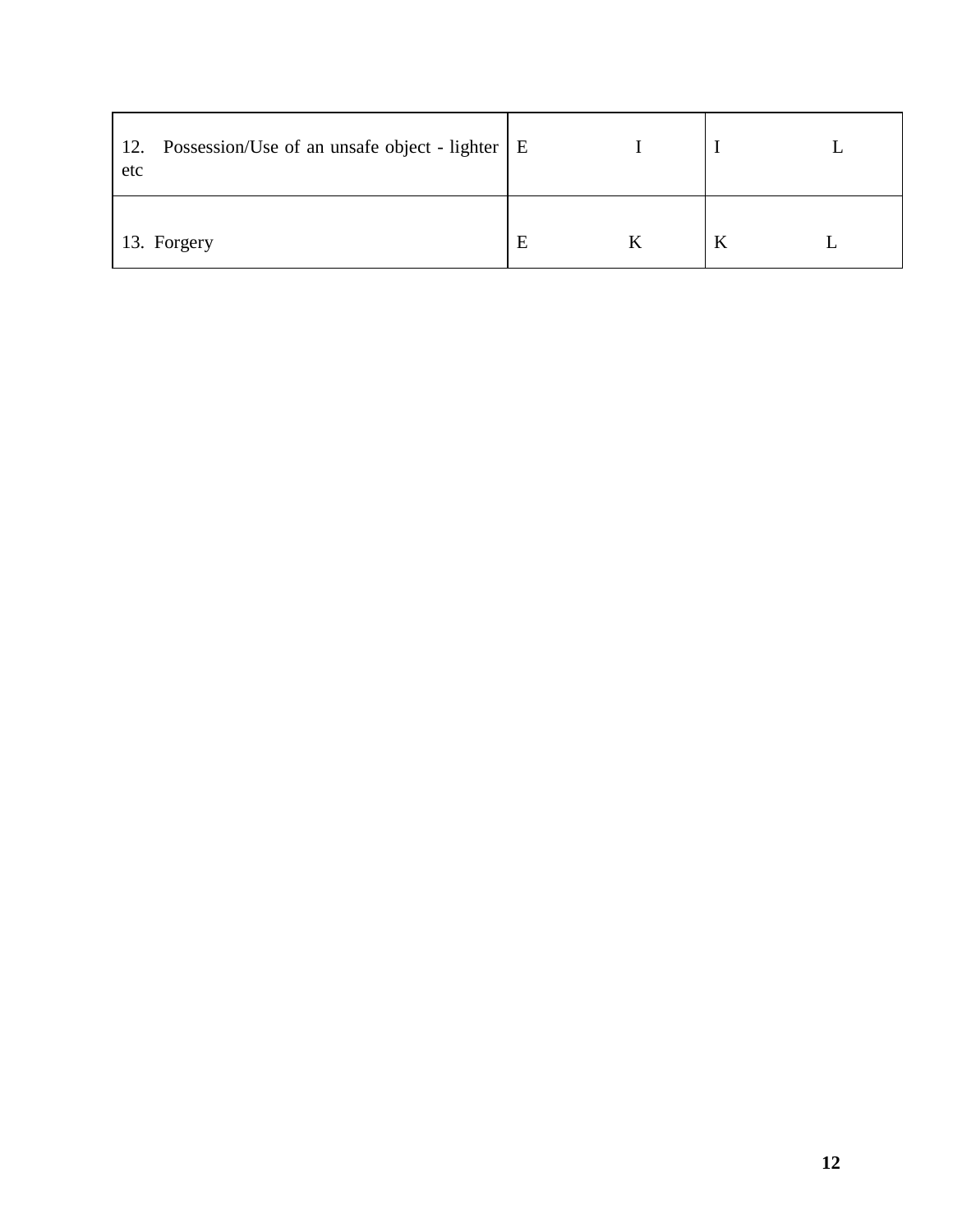## **DISCIPLINARY ACTION CHART - Level III**

Student actions that create situations which threaten the safe and secure learning environment. Administrators will initiate each aspect of the disciplinary process. Consequences may include, but are not limited to, in-school suspension / short-term suspension to long term/expulsion. Parents will be notified. Police may be notified. An incident report will be filed. All actions will be recorded in Skyward by the administrator addressing the offense. The staff member who referred the student is to be notified of the consequences of the disciplinary action taken by the administrator.

| Offense                                                                                                                                    | <b>First Offense</b><br><b>Suggested Action</b><br>Min.<br>Max. |   | Severe or Repeated<br><b>Offenses</b><br><b>Suggested Action</b><br>Min.<br>Max |             |
|--------------------------------------------------------------------------------------------------------------------------------------------|-----------------------------------------------------------------|---|---------------------------------------------------------------------------------|-------------|
| 1. *Fighting                                                                                                                               | L                                                               | L | L                                                                               | $\mathbf N$ |
| 2. *Vandalism $< $1,500$                                                                                                                   | E                                                               | L | L                                                                               | N           |
| 3. *Stealing, larceny, petty theft, possession  <br>of stolen property                                                                     | E                                                               | L | L                                                                               | N           |
| 4. *Threats (Including social media)                                                                                                       | E                                                               | L | L                                                                               | N           |
| 5. *Trespassing                                                                                                                            | E                                                               | L | L                                                                               | N           |
| 6. *Offensive touching of another person                                                                                                   | E                                                               | L | L                                                                               | $\mathbf N$ |
| 7. *Sexual Harassment                                                                                                                      | $\bf J$                                                         | L | L                                                                               | $\mathbf N$ |
| 8. *Initiations and hazing                                                                                                                 | L                                                               | L | L                                                                               | $\mathbf N$ |
| P. * Possession or use of tobacco products, electronic<br>cigarettes or similar look-alike devices (illegal<br>under the age of 18) Vaping | ${\bf E}$                                                       | L | $\mathbf{L}$                                                                    | $\mathbf N$ |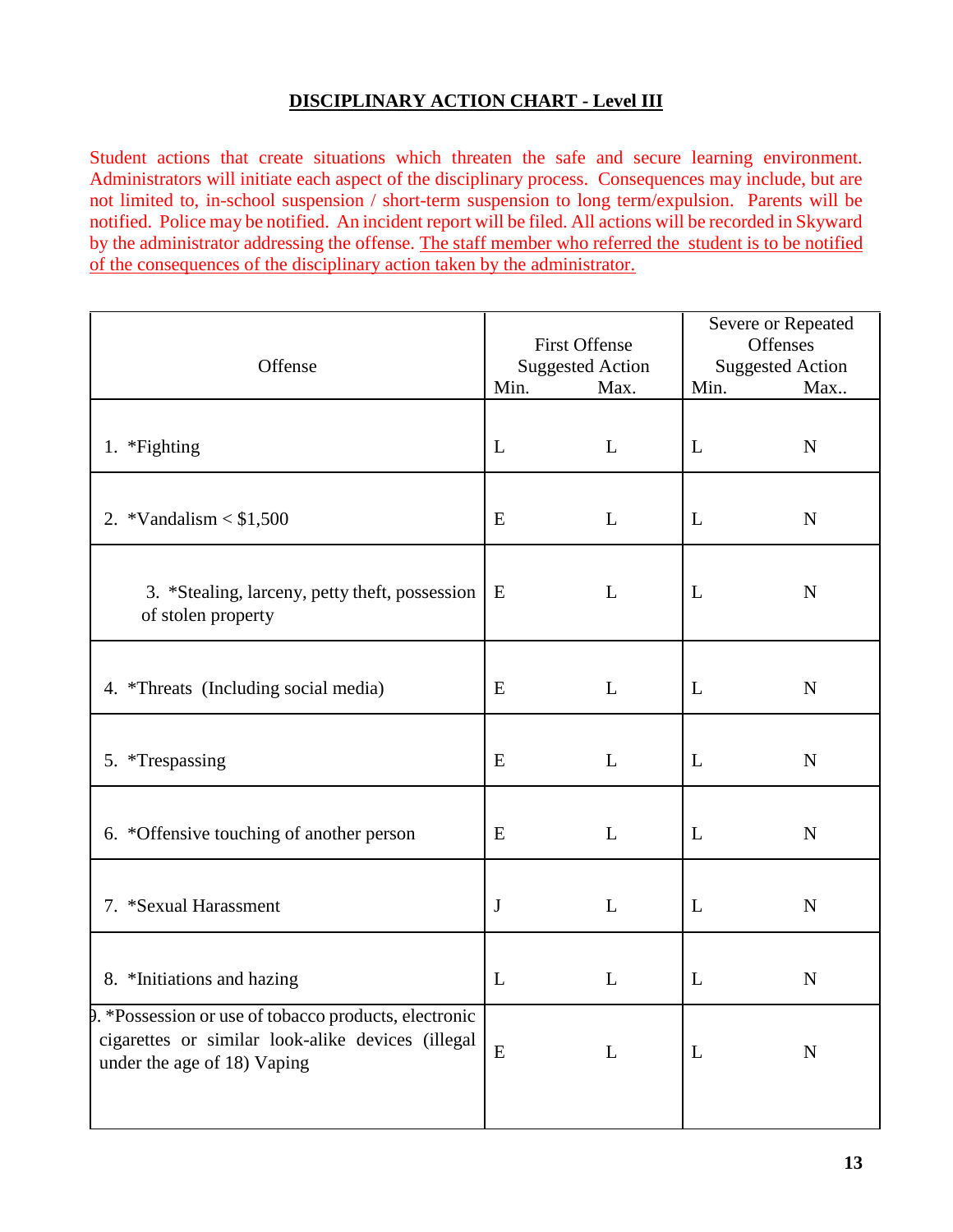| 10. *Possession or use of illegal substances<br>and/or paraphernalia (to include alcohol)              | L           | M | L | N           |
|--------------------------------------------------------------------------------------------------------|-------------|---|---|-------------|
| 11. *Possession or use of prescriptions or   L<br>over-the-counter medications                         |             | M | L | N           |
| 12. *Significant disrespect, use of obscene or<br>profane language (verbal or written) or<br>gestures  | H           | L | L | N           |
| 13. *Gambling                                                                                          | E           | L | L | $\mathbf N$ |
| *Computer tampering (alteration of<br>14.<br>software, improper access or use of Internet,<br>$etc.$ ) | H           | L | L | $\mathbf N$ |
| 15. *Unjustified activation of a fire alarm                                                            | $\mathbf I$ | L | L | N           |
| 16. *Chemical repellents (possession, 1st   I<br>offense, use is reported)                             |             | L | L | N           |
| *False accusation/threats/intimidation/<br>17<br>bullying                                              | L           | L | L | N           |
| 18. *Possession/use of unsafe objects i.e. pocket   I<br>knife etc.                                    |             | L | L | N           |

\*City Police and SMSD Police must be notified of any violation of the law or potential violation.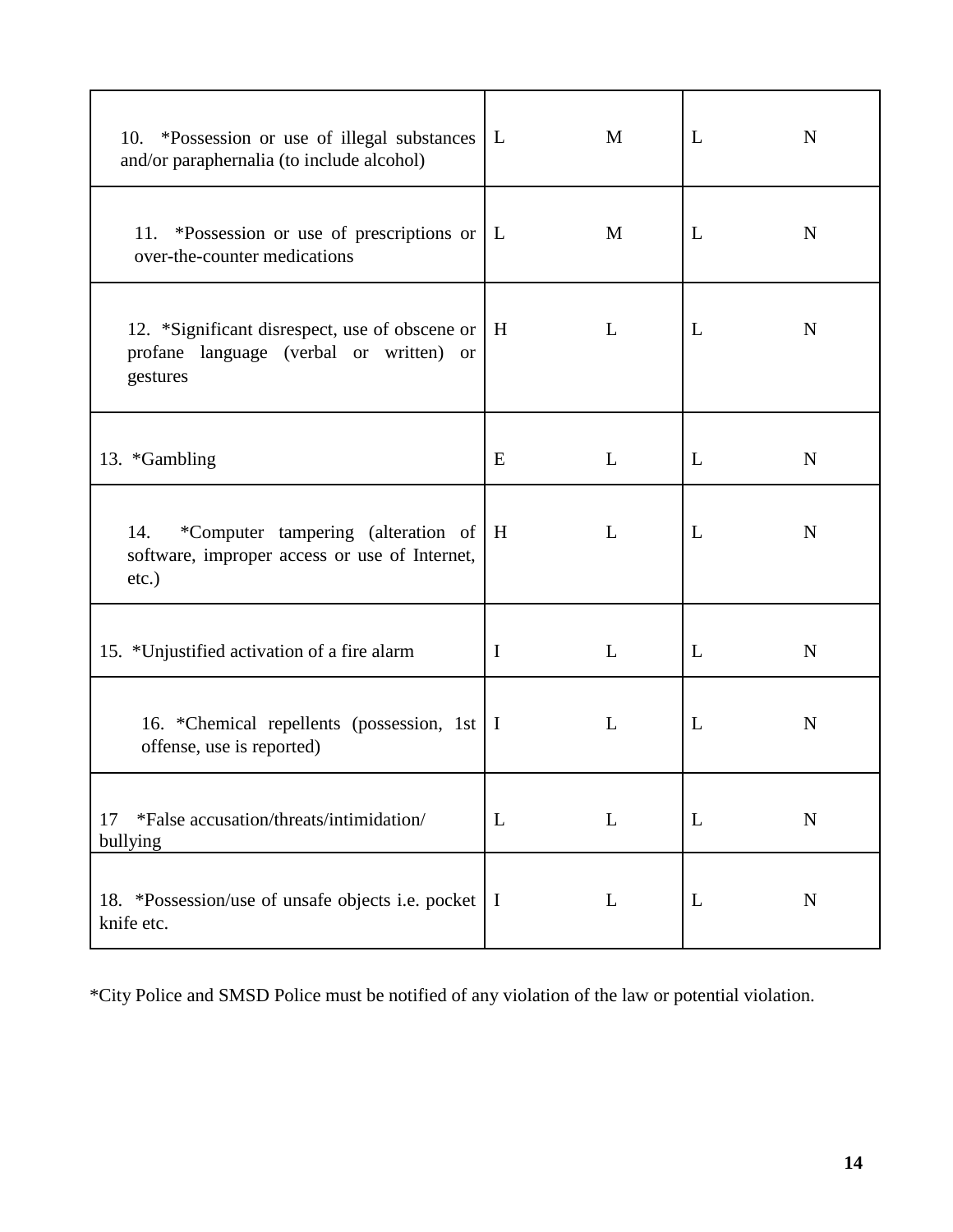## **DISCIPLINARY ACTION CHART - LEVEL IV**

Student violations of laws and board policies that have caused harm to individuals, damage to the facility, or jeopardize the safety of the student body or employees. Administrator must complete and submit an Incident Report. Parents and police will be notified. All actions will include short team suspension through expulsion will be recorded in Skyward by the administrator addressing the offense. An Incident Report must be completed when police are notified. The staff member who referred the student is to be notified of the consequences of the disciplinary action taken by the administrator.

| Offense                                                                                                                     | <b>Suggested Action</b> |             |
|-----------------------------------------------------------------------------------------------------------------------------|-------------------------|-------------|
|                                                                                                                             | Min.                    | Max.        |
| 1. *Distribution of illegal drugs (including alcohol), prescription medication,<br>controlled<br>substances<br><b>or</b>    | M                       | N           |
| 2.<br>*Distribution of non-prescription medication,                                                                         | $\mathbf I$             | $\mathbf N$ |
| 3. *Distribution of tobacco products, electronic cigarettes or similar look-<br>alike devices (illegal under the age of 18) | $\mathbf{L}$            | $\mathbf N$ |
| 4. *Extortion                                                                                                               | L                       | $\mathbf N$ |
| 5. *Battery (Physical Contact)                                                                                              | L                       | $\mathbf N$ |
| 6. *Dangerous Weapons - possession, use or threat (guns, look-alike guns,<br>knives, etc.)                                  | M                       | $\mathbf N$ |
| 7. *Explosives (Destruction of property or bodily harm)                                                                     | L                       | $\mathbf N$ |
| 8. *Bomb scare                                                                                                              | L                       | N           |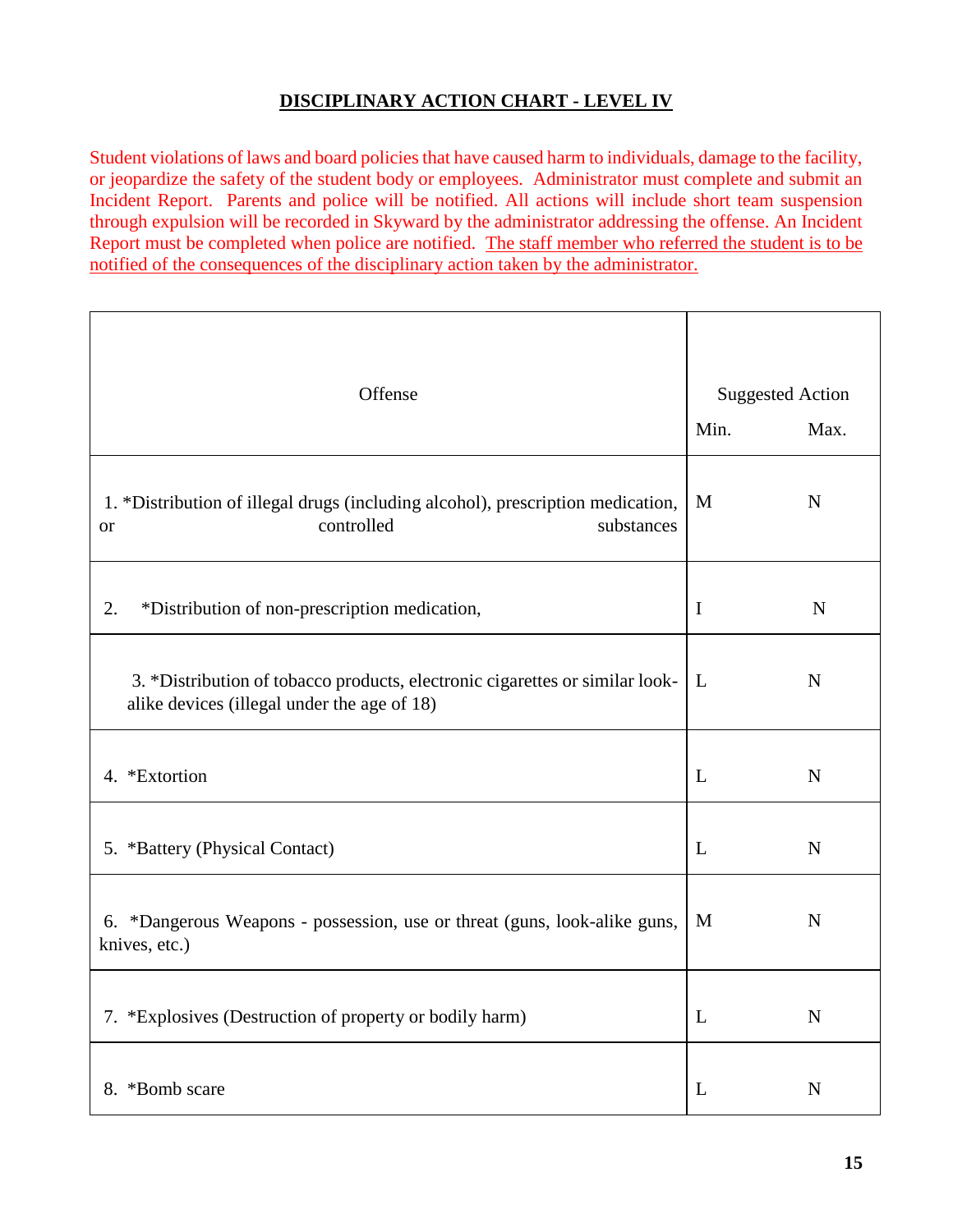| 9. *Significant destruction of property $> $1,500$              | M | N |
|-----------------------------------------------------------------|---|---|
| 10. * Arson                                                     | L | N |
| 11. *Sexual acts                                                | L | N |
| 12. *Inciting or participating in major student disorder        | L | N |
| 13. *Computer hacking (illegal access of records, grades, etc.) | L | N |
| 14. *Criminal and/or terrorist threat                           | L | N |
| <i>*Gang Activity</i><br>15.                                    | L | N |

\*City Police and SMSD must be notified of any violation of the law or potential violation.

# **CHILD ABUSE**

Kansas law requires school personnel suspecting child abuse to report the concern to the Division of Children and Family Services (800-922-5330). A log of the call should be maintained and the building administrator informed.

# **DANGEROUS WEAPONS GUIDELINES**

No student or visitor to any Shawnee Mission School District property, or school-sponsored function regardless where held, may possess, transport, display, offer for sale, barter, use, threaten to use, or exchange any gun, bomb, other dangerous weapon, or any object that might have a reasonable "look-alike" resemblance to a dangerous weapon. A dangerous weapon may be defined as: "Any object which may cause a serious injury or fatal wound."

In the event a student of the district or a visitor is found to be in violation of this guideline, the school administration shall notify the police department. The school administration shall also suspend the student(s) involved and recommend expulsion in accordance with the board of education policies and laws of the state of Kansas.

In addition, any student using any object that could result in a fatal wound or serious injury to persons or property will be subject to this policy.

# **DRUG USE**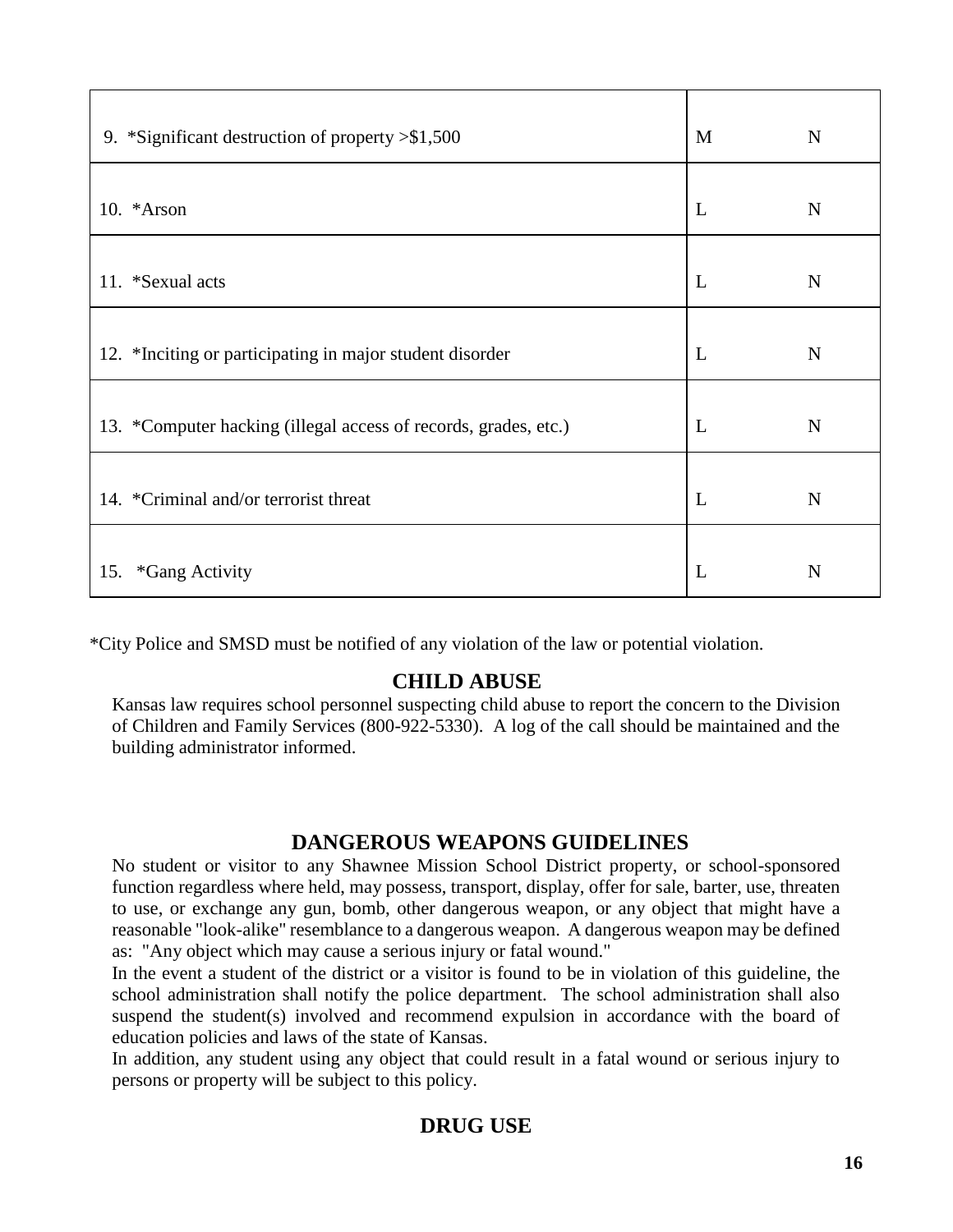The Shawnee Mission Board of Education, recognizing its responsibility to promote the health, welfare, and safety of the students of Shawnee Mission schools, adopts the following policy to assist in the protection of students from dangers, which result from the abuse of restricted substances:

The possession, use, transfer, or sale of a restricted substance (drugs) as defined by state statutes on public school property at public school activities is expressly prohibited. Any student violating this policy will be suspended or expelled from school.

#### **SAFE SCHOOLS**

It is our goal to provide an emotionally and physically safe environment for each child. Safety expectations will be taught at the beginning of the school year by the principal and the teachers. This information will be reinforced continually. As part of the safety orientation, students will regularly practice fire, tornado, and lockdown drills. We will provide an emotionally safe environment for each student. We will assist our students in understanding that bullying and any kind of harassment will not be tolerated. *If your child has a problem, please let the school know immediately and an appropriate action will be taken.* Students may also use the district-wide bullying app to report incidents or issues.

Please join us in teaching your child about safety in all areas. Review the district policy on student weapons and emergency safety interventions.

# **WEAPON POSSESSION/USE**

#### **BOE: JCDBB**

A student shall not knowingly possess, handle, or transmit any object that can reasonably be considered a weapon at school, on school property, or at a school-sponsored event. This shall include any weapon, any item being used as a weapon or destructive device, or any facsimile of a weapon.

#### **Weapons and Destructive Devices**

As used in this policy, the term "weapon and/or destructive device" shall include, but shall not be limited to:

**·** any weapon which will or is designed to or may readily be converted to expel a projectile by the action of an explosive;

· the frame or receiver of any weapon described in the preceding example;

· any firearm muffler or firearm silencer;

· Any explosive, incendiary, or poison gas bomb, grenade, rocket having a propellant charge of more than four ounces, missile having an explosive or incendiary charge of more than 1/4 ounce, mine, or similar device;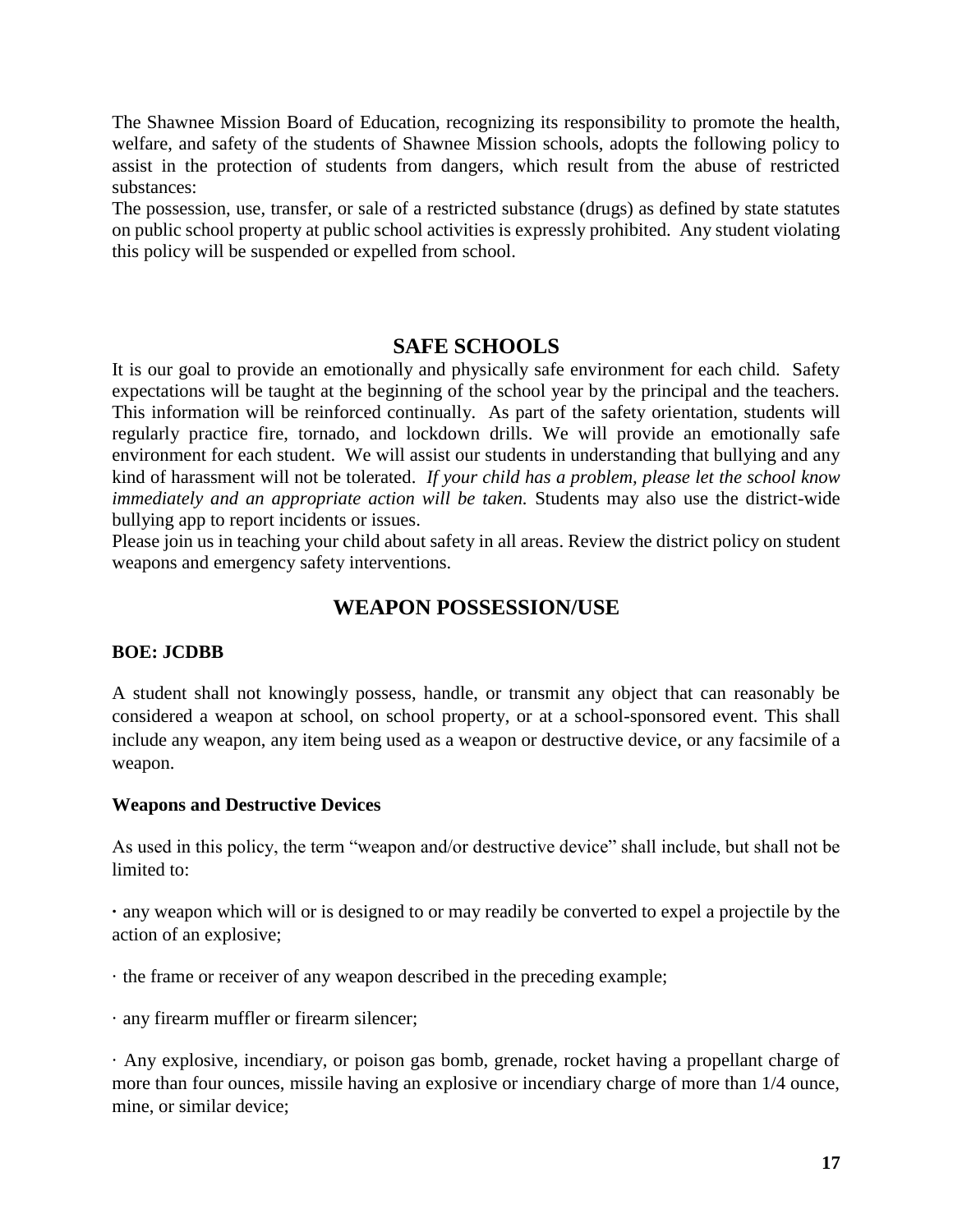· any weapon which will, or which may be readily converted to, expel a projectile by the action of an explosive or other propellant and which has any barrel with a bore of more than 1/2 inch in diameter;

· any combination of parts either designed or intended for use in converting any device into a destructive device described in the two immediately preceding examples and from which a destructive device may be readily assembled;

· any bludgeon, sand club, metal knuckles, or throwing star;

· any knife, commonly referred to as a switchblade, which has a blade that opens automatically by hand pressure applied to a button, spring, or other device in the handle of the knife or any knife having a blade that opens, falls, or is ejected into position by the force of gravity or by an outward, downward, or centrifugal thrust or movement;

· any electronic device designed to discharge immobilizing levels of electricity, commonly known as a stun gun.

## **Penalties for Weapon Violations**

Possession of a weapon and/or destructive device listed under the "Weapons and Destructive Devices" heading of this policy shall result in expulsion from school for a period of one calendar year, except the superintendent may recommend this expulsion be modified on a case-by-case basis.

Possession of, handling of, and/or transmitting a weapon of a type other than described under the "Weapons and Destructive Devices" heading above, an item being used as a weapon or destructive device, or a facsimile of a weapon may result in disciplinary action up to and including suspension and/or expulsion. Expulsion hearings for weapons violations shall be conducted by the superintendent or the superintendent's designee.

Students violating this policy shall be reported to the appropriate law enforcement agency(ies) and, if a juvenile, to the Kansas Department of Children and Families or the Commissioner of Juvenile Justice.

Notwithstanding any other language to the contrary, it shall not be a violation of this policy for a student enrolled in Navy Junior Reserve Officers Training Corps (NJROTC) to possess NJROTC equipment for the purposes of participating in adult-supervised NJROTC activities.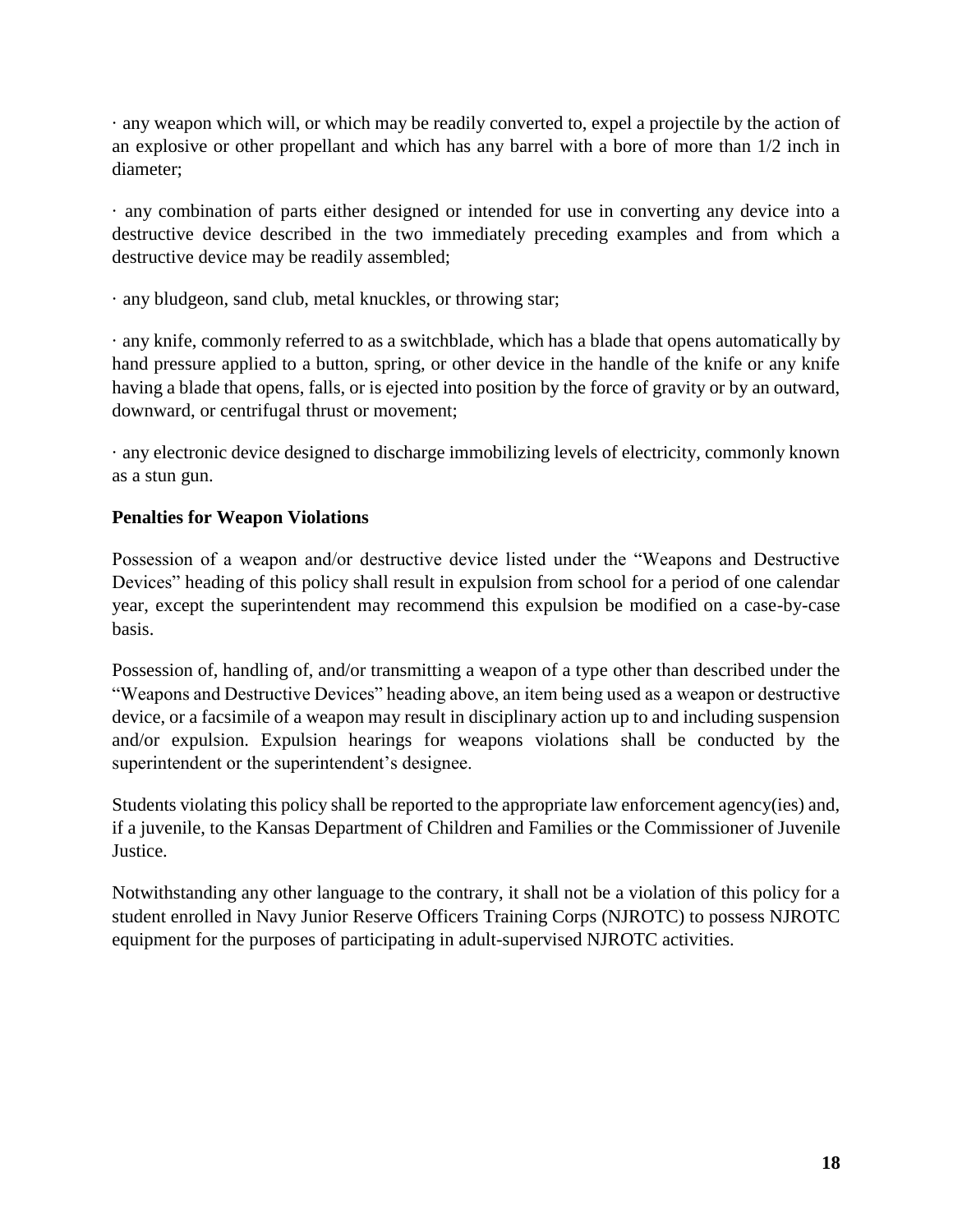# **EMERGENCY SAFETY INTERVENTIONS**

#### **BOE: GAAF**

Seclusion and restraint shall be used only when a student's conduct necessitates the use of an emergency safety intervention as defined below. The board of education encourages all employees to utilize other behavioral management tools, including prevention techniques, de-escalation techniques, and positive behavioral intervention strategies.

This policy shall be made available on the district website with links to the policy available on any individual school pages. In addition, this policy shall be included in at least one of the following: each school's code of conduct, school safety plan, or student handbook. Notice of the online availability of this policy shall be provided to parents during enrollment each year.

#### Definitions

"Campus police officer" means a school security officer designated by the board of education of any school district pursuant to K.S.A. 72-6146, and amendments thereto.

"Chemical Restraint" means the use of medication to control a student's violent physical behavior or restrict a student's freedom of movement.

"Emergency Safety Intervention" is the use of seclusion or physical restraint, but does not include physical escort or the use of time-out.

"Incident" means each occurrence of the use of an emergency safety intervention.

"Law enforcement officer" and "police officer" mean a full-time or part-time salaried officer or employee of the state, a county, or a city, whose duties include the prevention or detection of crime and the enforcement of criminal or traffic law of this state of any Kansas municipality. This term includes a campus police officer.

"Legitimate law enforcement purpose" means a goal within the lawful authority of an officer that is to be achieved through methods or conduct condoned by the officer's appointing authority.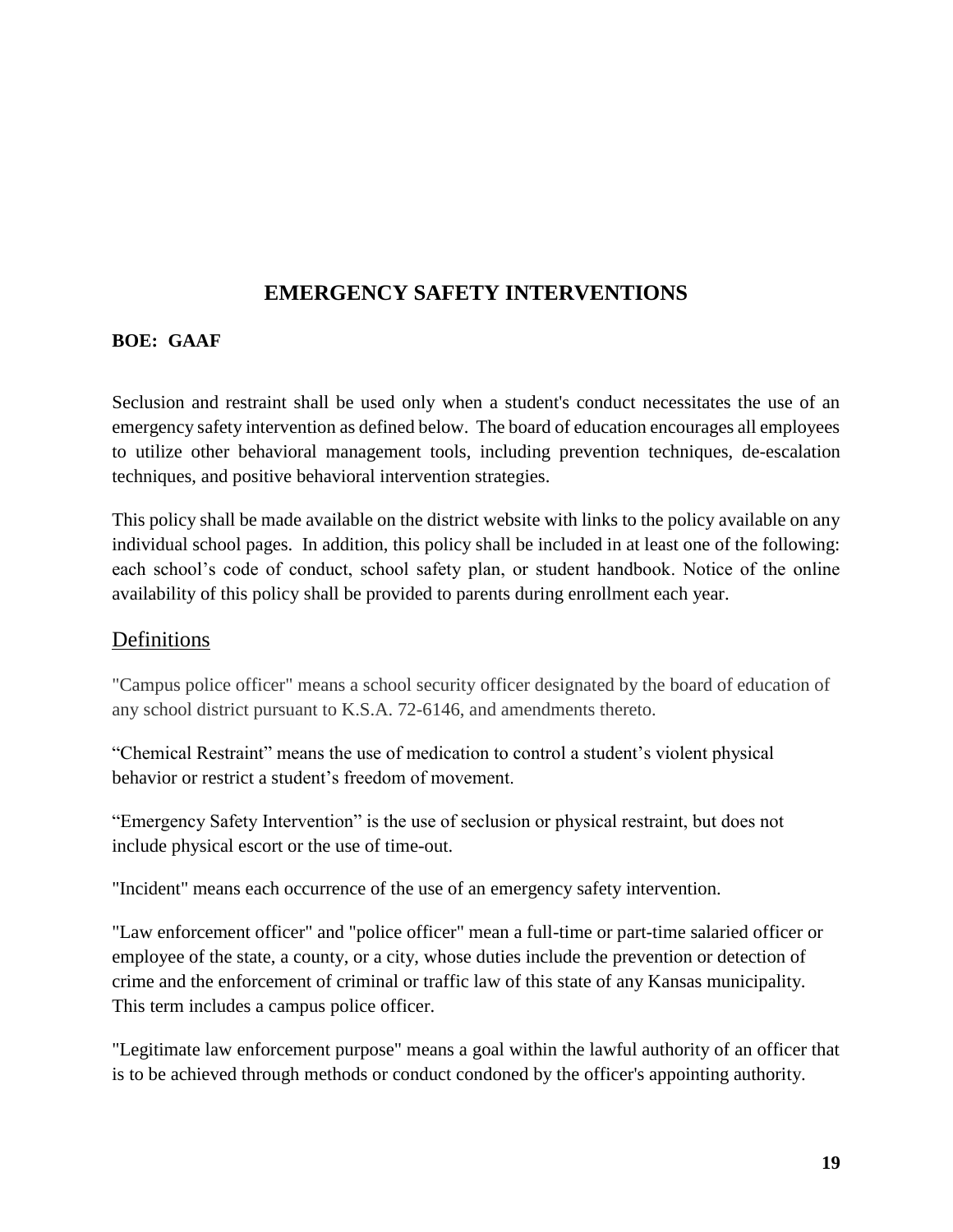"Mechanical Restraint" means any device or object used to limit a student's movement.

"Parent" means: (1) a natural parent; (2) an adoptive parent; (3) a person acting as a parent as defined in K.S.A. 72-3122(d)(2), and amendments thereto; (4) a legal guardian; (5) an education advocate for a student with an exceptionality; (6) a foster parent, unless the student is a child with an exceptionality; or (7) a student who has reached the age of majority or is an emancipated minor.

"Physical Escort" means the temporary touching or holding the hand, wrist, arm, shoulder, or back of a student who is acting out for the purpose of inducing the student to walk to a safe location.

"Physical Restraint" means bodily force used to substantially limit a student's movement, except that consensual, solicited, or unintentional contact and contact to provide comfort, assistance or instruction shall not be deemed to be physical restraint.

"School resource officer" means a law enforcement officer or police officer employed by a local law enforcement agency who is assigned to a district through an agreement between the local law enforcement agency and the district.

"School security officer" means a person who is employed by a board of education of any school district for the purpose of aiding and supplementing state and local law enforcement agencies in which the school district is located, but is not a law enforcement officer or police officer.

"Seclusion" means placement of a student in a location where all of the following conditions are met: (1) the student is placed in an enclosed area by school personnel; (2) the student is purposefully isolated from adults and peers; and (3) the student is prevented from leaving, or reasonably believes that he or she will be prevented from leaving, the enclosed area.

"Time-out" means a behavioral intervention in which a student is temporarily removed from a learning activity without being secluded.

# Prohibited Types of Restraint

All staff members are prohibited from engaging in the following actions with all students: Using face-down (prone) physical restraint;

- Using face-down (prone) physical restraint;
- Using face-up (supine) physical restraint;
- Using physical restraint that obstructs the student's airway;
- Using physical restraint that impacts a student's primary mode of communication;
- Using chemical restraint, except as prescribed treatments for a student's medical or psychiatric condition by a person appropriately licensed to issue such treatments; and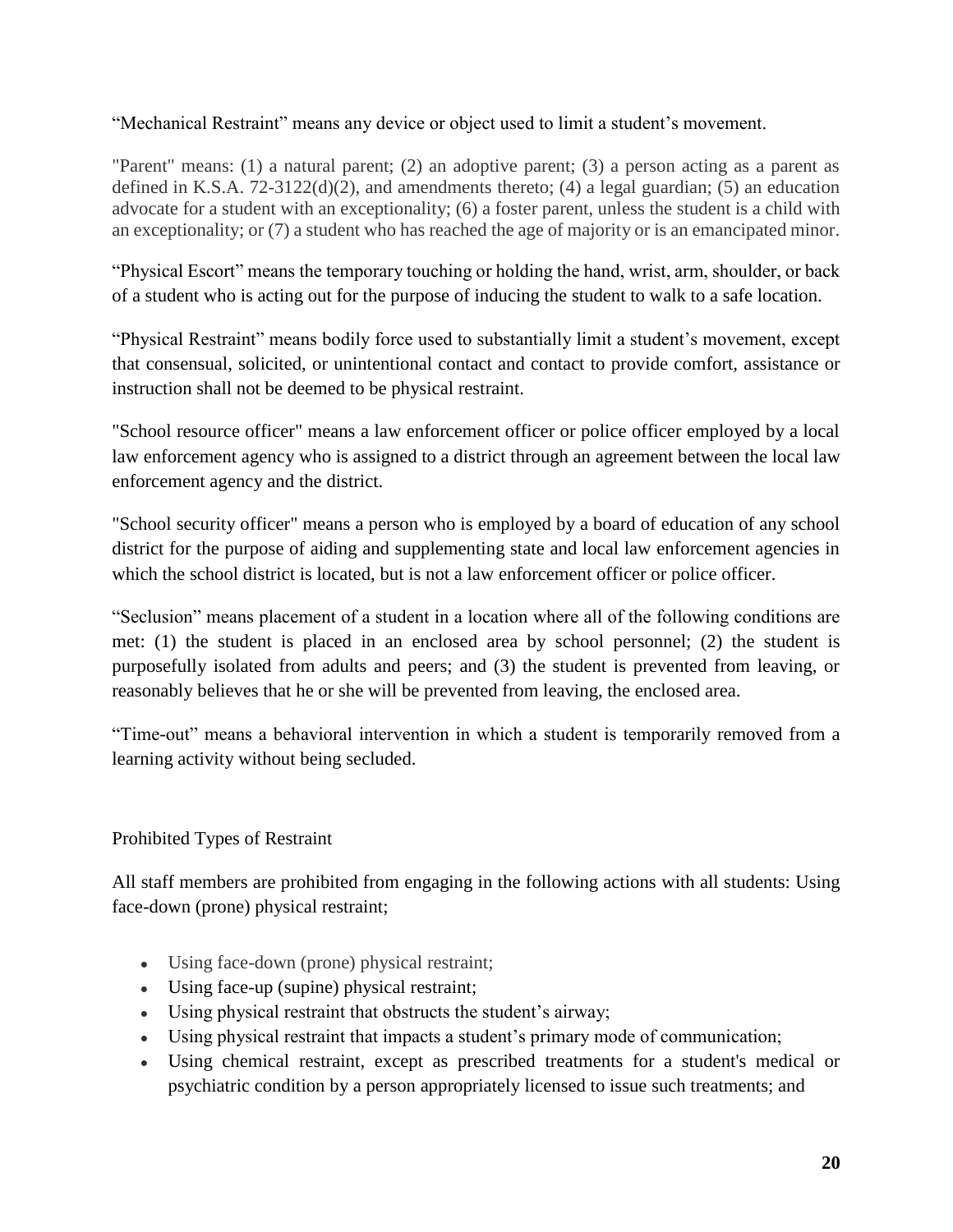- Use of mechanical restraint, *except*:
	- Protective or stabilizing devices required by law or used in accordance with an order from person appropriately licensed to issue the order for the device;
	- Any device used by a certified law enforcement officers to carry out law enforcement duties; or
	- Seatbelts and other safety equipment when used to secure students during transportation.

## Use of Emergency Safety Interventions

ESI shall be used only when a student presents a reasonable and immediate danger of physical harm to such student or others with the present ability to effect such physical harm. Less restrictive alternatives to ESI, such as positive behavior interventions support, shall be deemed inappropriate or ineffective under the circumstances by the school employee witnessing the student's behavior prior to the use of any ESI. The use of ESI shall cease as soon as the immediate danger of physical harm ceases to exist. Violent action that is destructive of property may necessitate the use of an ESI. Use of an ESI for purposes of discipline, punishment or for the convenience of a school employee shall not meet the standard of immediate danger of physical harm.

#### ESI Restrictions

A student shall not be subjected to ESI if the student is known to have a medical condition that could put the student in mental or physical danger as a result of ESI. The existence of such medical conditions must be indicated in a written statement from the student's licensed health care provider, a copy of which has been provided to the school and placed in the student's file.

Such a written statement shall include an explanation of the student's diagnosis, a list of any reasons why ESI would put the student in mental or physical danger, and any suggested alternatives to ESI. Notwithstanding the provisions of this subsection, a student may be subjected to ESI, if not subjecting the student to ESI would result in significant physical harm to the student or others.

#### Use of Seclusion

When a student is placed in seclusion, a school employee shall be able to see and hear the student at all times.

All seclusion rooms equipped with a locking door shall be designed to ensure that the lock automatically disengages when the school employee viewing the student walks away from the seclusion room, or in case of emergency, such as fire or severe weather.

A seclusion room shall be a safe place with proportional and similar characteristics as other rooms where students frequent. Such room shall be free of any condition that could be a danger to the student, well-ventilated, and sufficiently lighted.

#### Training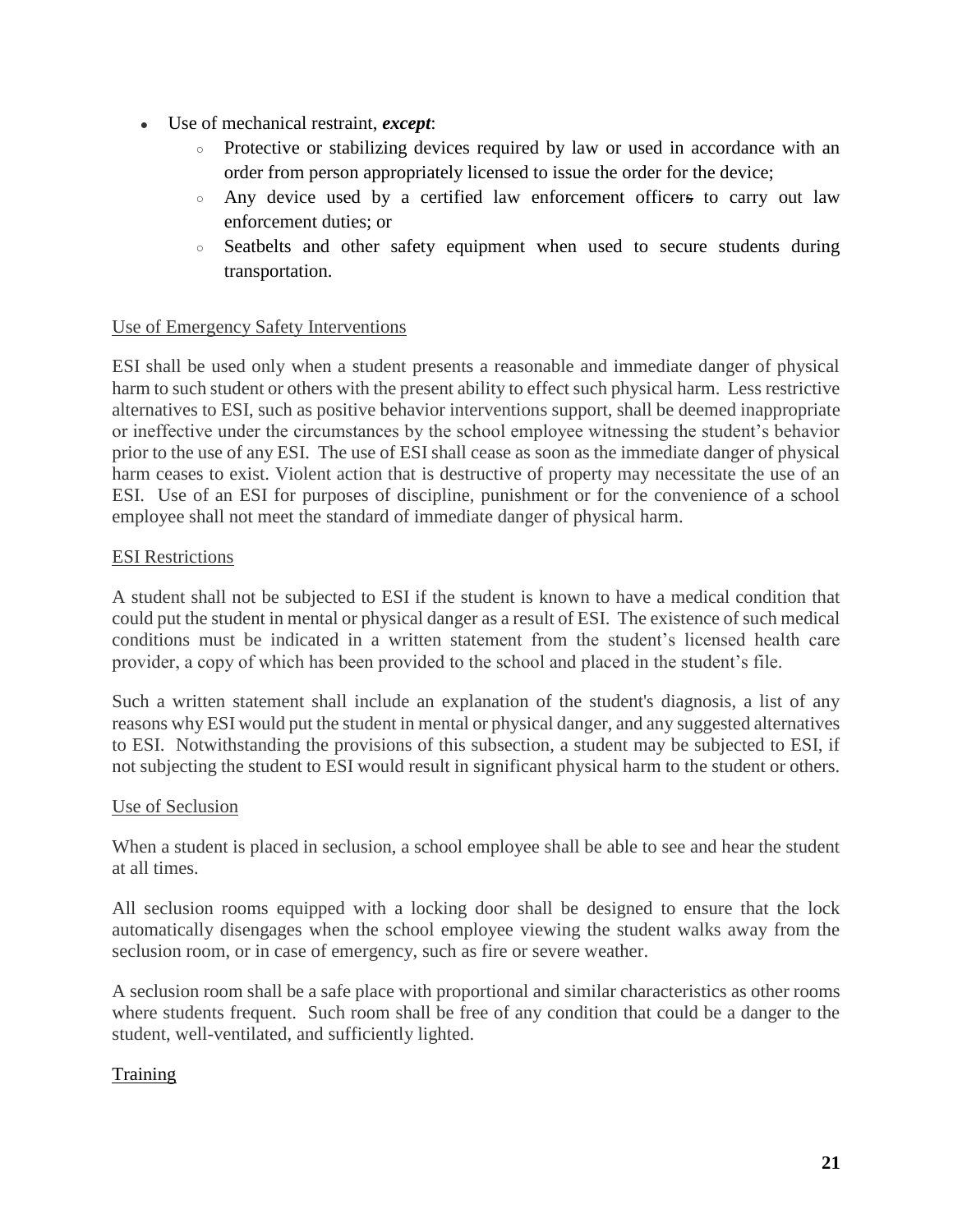All staff members shall be trained regarding the use of positive behavioral intervention strategies, de-escalation techniques, and prevention techniques. Such training shall be consistent with nationally recognized training programs on ESI. The intensity of the training provided will depend upon the employee's position. Administrators, licensed staff members, and other staff deemed most likely to need to restrain a student will be provided more intense training than staff who do not work directly with students in the classroom. District and building administration shall make the determination of the intensity of training required by each position.

Each school building shall maintain written or electronic documentation regarding the training that was provided and a list of participants, which shall be made available for inspection by the state board of education upon request.

#### Notification and Documentation

The principal or designee shall notify the parent, the same day as an incident. The same-day notification requirement of this subsection shall be deemed satisfied if the school attempts at least two methods of contact with the parent. A parent may designate a preferred method of contact to receive the same-day notification. Also, a parent may agree, in writing, to receive only one sameday notification from the school for multiple incidents occurring on the same day.

Documentation of the ESI used shall be completed and provided to the student's parents no later than the school day following the day of the incident. Such written documentation shall include: (A) The events leading up to the incident; (B) student behaviors that necessitated the ESI; (C) steps taken to transition the student back into the educational setting; (D) the date and time the incident occurred, the type of ESI used, the duration of the ESI, and the school personnel who used or supervised the ESI; (E) space or an additional form for parents to provide feedback to comments to the school regarding the incident; (F) a statement that invites and strongly encourages parents to schedule a meeting to discuss the incident and how to prevent future incidents; and (G) email and phone information for the parent to contact the school to schedule the ESI meeting. Schools may group incidents together when documenting the items in subparagraphs (A), (B) and (C() if the triggering issue necessitating the ESIs is the same.

The parent shall be provided the following information after the first and each subsequent incident during each school year: (1) a copy of this policy which indicates when ESI can be used; (2) a flyer on the parent's rights; (3) information on the parent's right to file a complaint through the local dispute resolution process (which is set forth in this policy) and the complaint process of the state board of education; and (4) information that will assist the parent in navigating the complaint process, including contact information for Families Together and the Disability Rights Center of Kansas. Upon the first occurrence of an incident of ESI, the foregoing information shall be provided in printed form or, upon the parent's written request, by email. Upon the occurrence of a second or subsequent incident, the parent shall be provided with a full and direct website address containing such information.

Law Enforcement, School Resource, and Campus Security Officers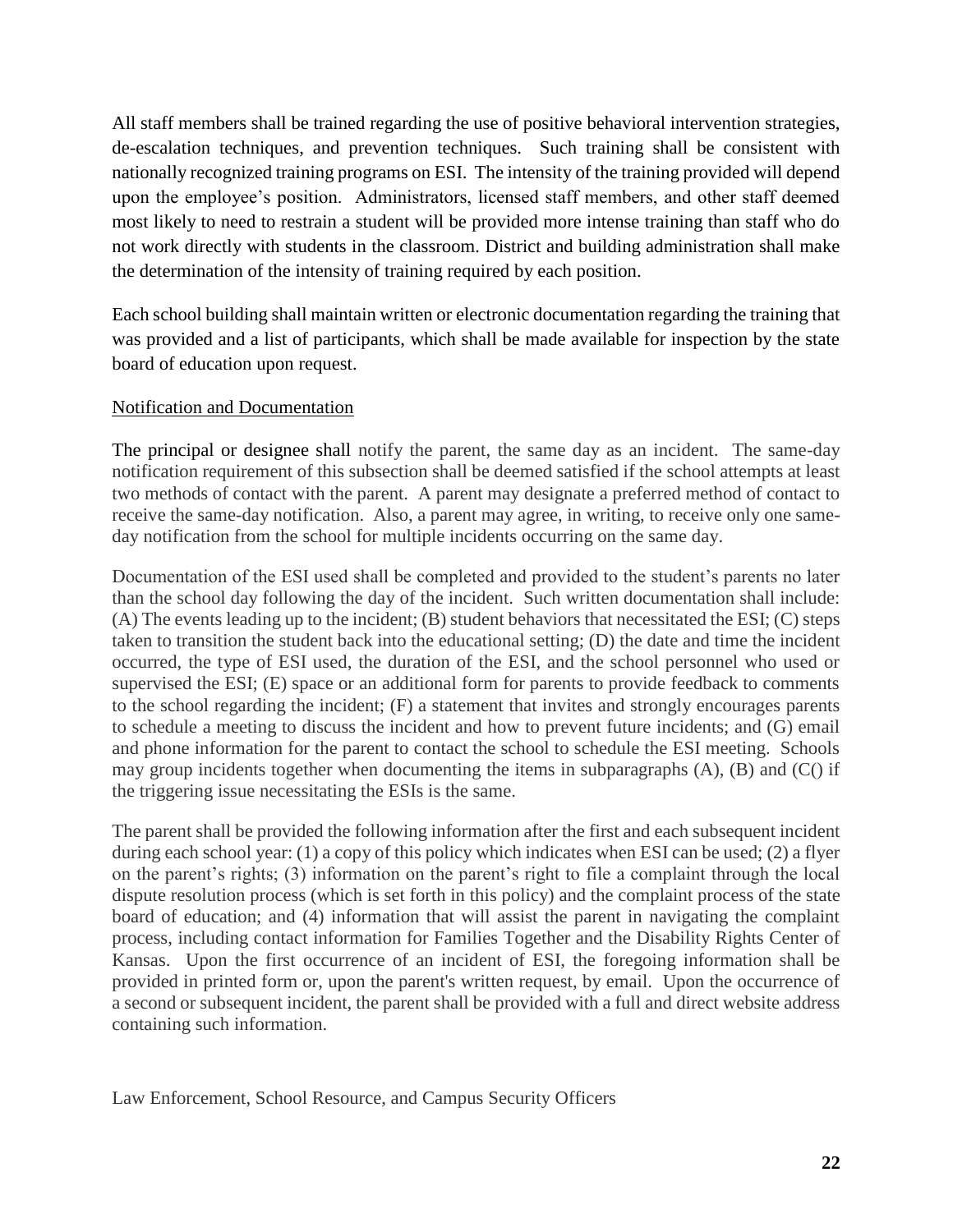Campus police officers and school resource officers shall be exempt from the requirements of this policy when engaged in an activity that has a legitimate law enforcement purpose. School security officers shall not be exempt from the requirements of this policy.

If a school is aware that a law enforcement officer or school resource officer has used seclusion, physical restraint, or mechanical restraint on a student, the school shall notify the parent the same day using the parent's preferred method of contact. A school shall not be required to provide written documentation to a parent, as set forth above, regarding law enforcement use of an emergency safety intervention, or report to the state department of education any law enforcement use of an emergency safety intervention. For purposes of this subsection, mechanical restraint includes, but is not limited to, the use of handcuffs.

## Documentation of ESI Incidents

Except as specified above with regard to law enforcement or school resource officer use of emergency safety interventions, each building shall maintain documentation any time ESI is used with a student. Such documentation must include all of the following:

- Date and time of the ESI,
- Type of ESI,
- Length of time the ESI was used,
- School personnel who participated in or supervised the ESI**,**
- Whether the student had an individualized education program at the time of the incident,
- Whether the student had a section 504 plan at the time of the incident, and
- Whether the student had a behavior intervention plan at the time of the incident.

All such documentation shall be provided to the building principal, who shall be responsible for providing copies of such documentation to the superintendent or the superintendent's designee on at least a biannual basis. At least once per school year, each building principal or designee shall review the documentation of ESI incidents with appropriate staff members to consider the appropriateness of the use of ESI in those instances.

# Reporting Data

District administration shall report ESI data to the state department of education as required.

#### Parent Right to Meeting on ESI Use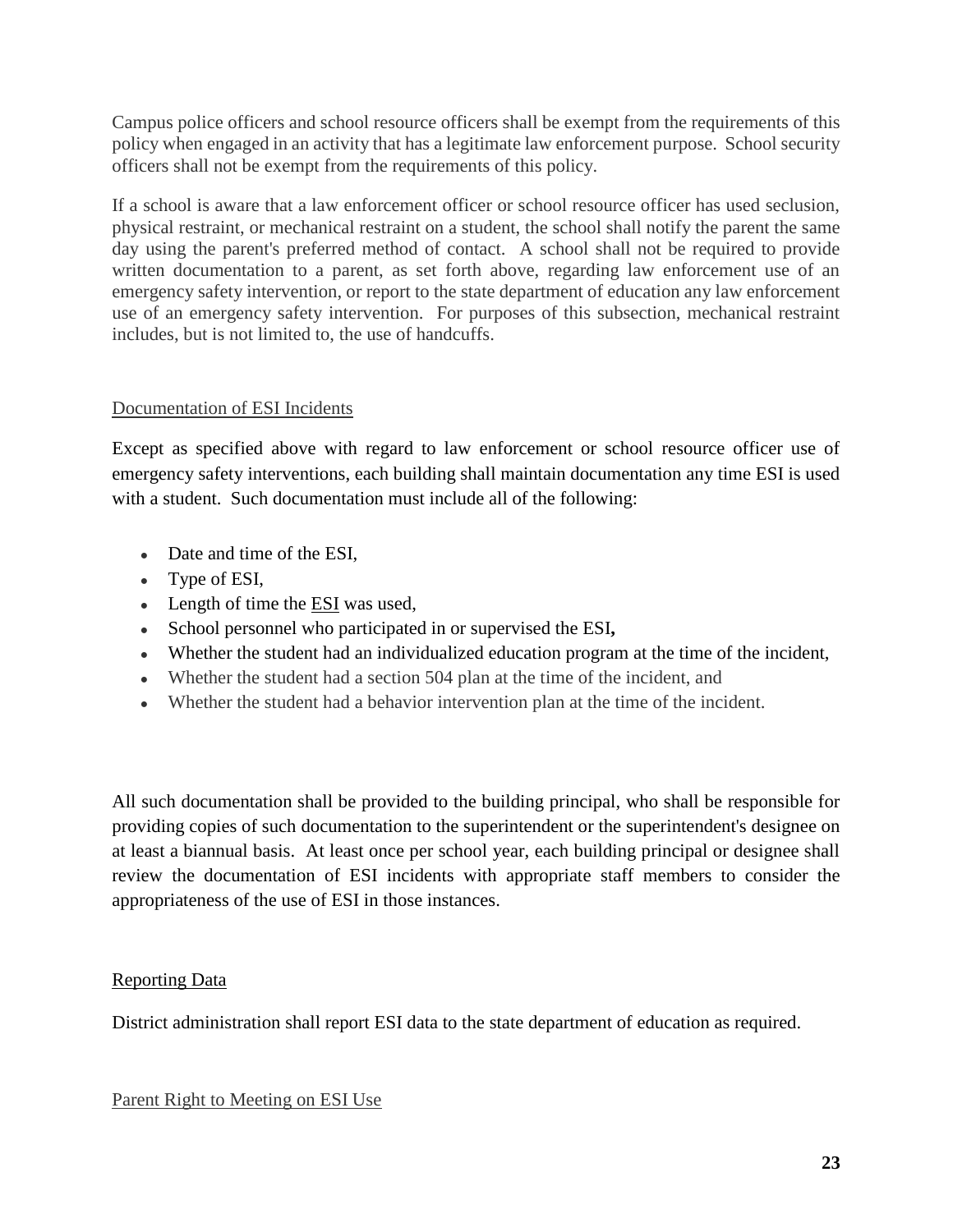After each incident, a parent may request a meeting with the school to discuss and debrief the incident. A parent may request such a meeting verbally, in writing, or by electronic means. A school shall hold a meeting requested under this subsection within 10 school days of the parent's request. The focus of any such meeting shall be to discuss proactive ways to prevent the need for emergency safety interventions and to reduce incidents in the future.

For a student with an IEP or a section 504 plan such student's IEP team or section 504 plan team shall discuss the incident and consider the need to conduct a functional behavioral assessment, develop a behavior intervention plan or amend the behavior intervention plan if already in existence.

For a student with a section 504 plan, such student's section 504 plan team shall discuss and consider the need for a special education evaluation. For students who have an individualized education program and are placed in a private school by a parent, a meeting called under this subsection shall include the parent and the private school, who shall consider whether the parent should request an individualized education program team meeting. If the parent requests an individualized education program team meeting, the private schools shall help facilitate such meetings.

For a student without an IEP or section 504 plan the school staff and the parent shall discuss the incident and consider the appropriateness of a referral for a special education evaluation, the need for a functional behavioral assessment, or the need for a behavior intervention plan. Any such meeting shall include the student's parent, a school administrator for the school the student attends, one of the student's teachers, a school employee involved in the incident, and any other school employees designated by the school administrator as appropriate for such a meeting.

The student who is the subject of such meetings shall be invited to attend the meeting at the discretion of the parent. The time for calling such a meeting may be extended beyond the 10-day limit if the parent of the student is unable to attend within that time period. Nothing in this section shall be construed to prohibit the development and implementation of a functional behavior assessment or a behavior intervention plan for any student if such student would benefit from such measures.

#### Local Dispute Resolution Process

If a parent believes that an emergency safety intervention has been used on the parent's child in violation of state law or board policy, the parent may file a complaint as specified below.

The board of education encourages parents to attempt to resolve issues relating to the use of ESI informally with the building principal and/or the superintendent before filing a formal complaint with the board. Once an informal complaint is received, the administrator handling such complaint shall investigate such matter, as deemed appropriate by the administrator. In the event that the complaint is resolved informally, the administrator must provide a written report of the informal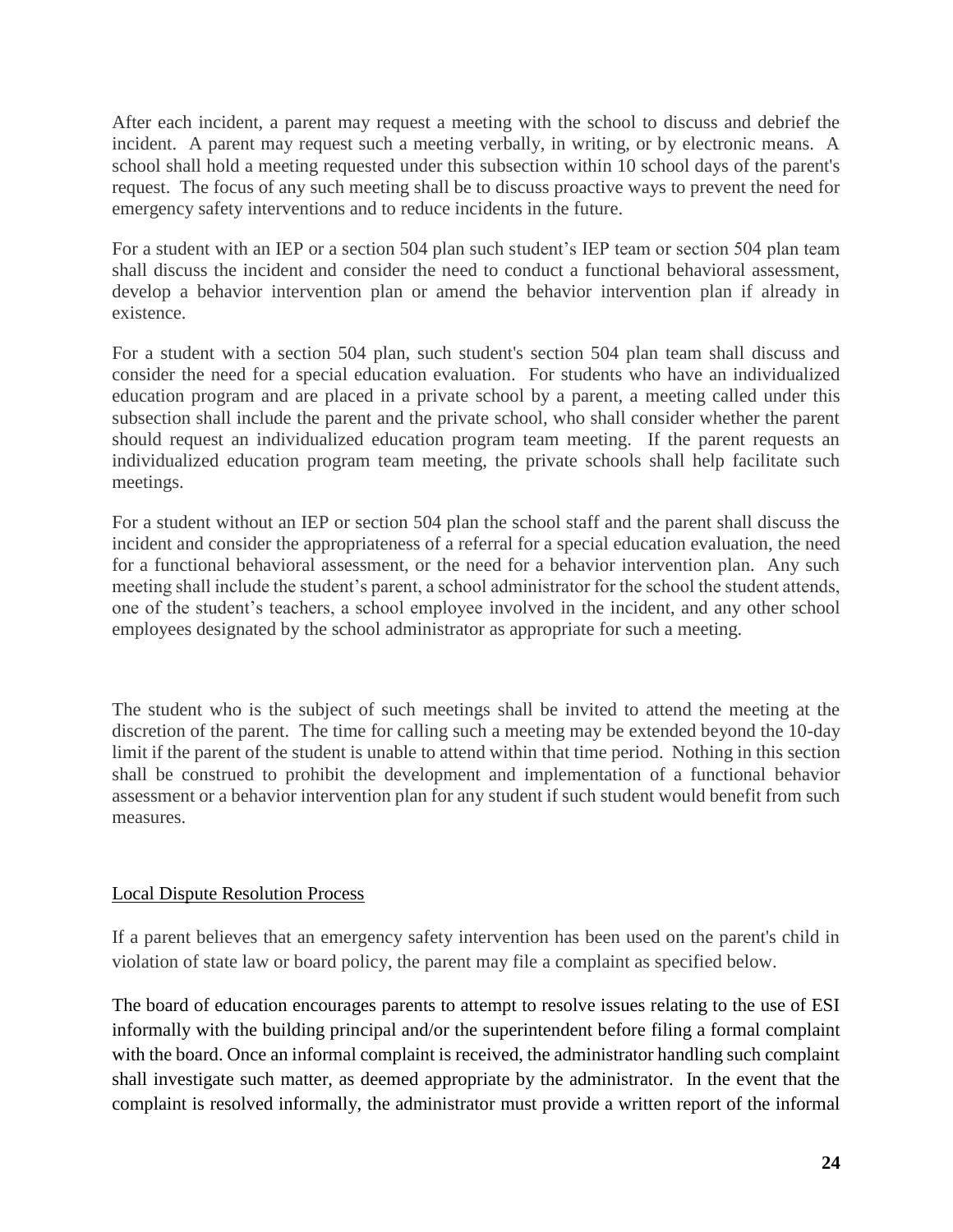resolution to the superintendent and the parents and retain a copy of the report at the school. The superintendent will share the informal resolution with the board of education and provide a copy to the state department of education.

If the issues are not resolved informally with the building principal and/or the superintendent, the parents may submit a formal written complaint to the board of education by providing a copy of the complaint to the clerk of the board and the superintendent within thirty (30) days after the parent is informed of the incident.

Upon receipt of a formal written complaint, the board president shall assign an investigator to review the complaint and report findings to the board as a whole. Such an investigator may be a board member, a school administrator selected by the board, or a board attorney. Such investigators shall be informed of the obligation to maintain confidentiality of student records and shall report the findings of fact and recommended corrective action, if any, to the board in executive session.

Any such investigation must be completed within thirty (30) days of receipt of the formal written complaint by the board clerk and superintendent. On or before the 30th day after receipt of the written complaint, the board shall adopt written findings of fact and, if necessary, appropriate corrective action. A copy of the written findings of fact and any corrective action adopted by the board shall only be provided to the parents, the school, and the state department of education and shall be mailed to the parents and the state department within 30 days of the board's receipt of the formal complaint.

If desired, a parent may file a complaint under the state board of education administrative review process within thirty (30) days from the date a final decision is issued pursuant to the local dispute resolution process.

# **DRESS CODE**

If a student's appearance attracts undue attention to the extent that it may become a disruptive factor in the education process, a building administrator will ask the student to make the necessary changes. In the event that the change does not take place in the time allowed, the administrator will prescribe the consequences. Clothing with vulgar, profane, ethnically derogatory messages, pictures, symbols, or depictions of gangs, illegal substances, or alcoholic beverages may not be worn. For further information about the middle school dress code, refer to your school guidelines. Hats are to be worn outside. No wearing distinctive type of clothing or exhibiting distinctive appearance that connotes gang affiliation.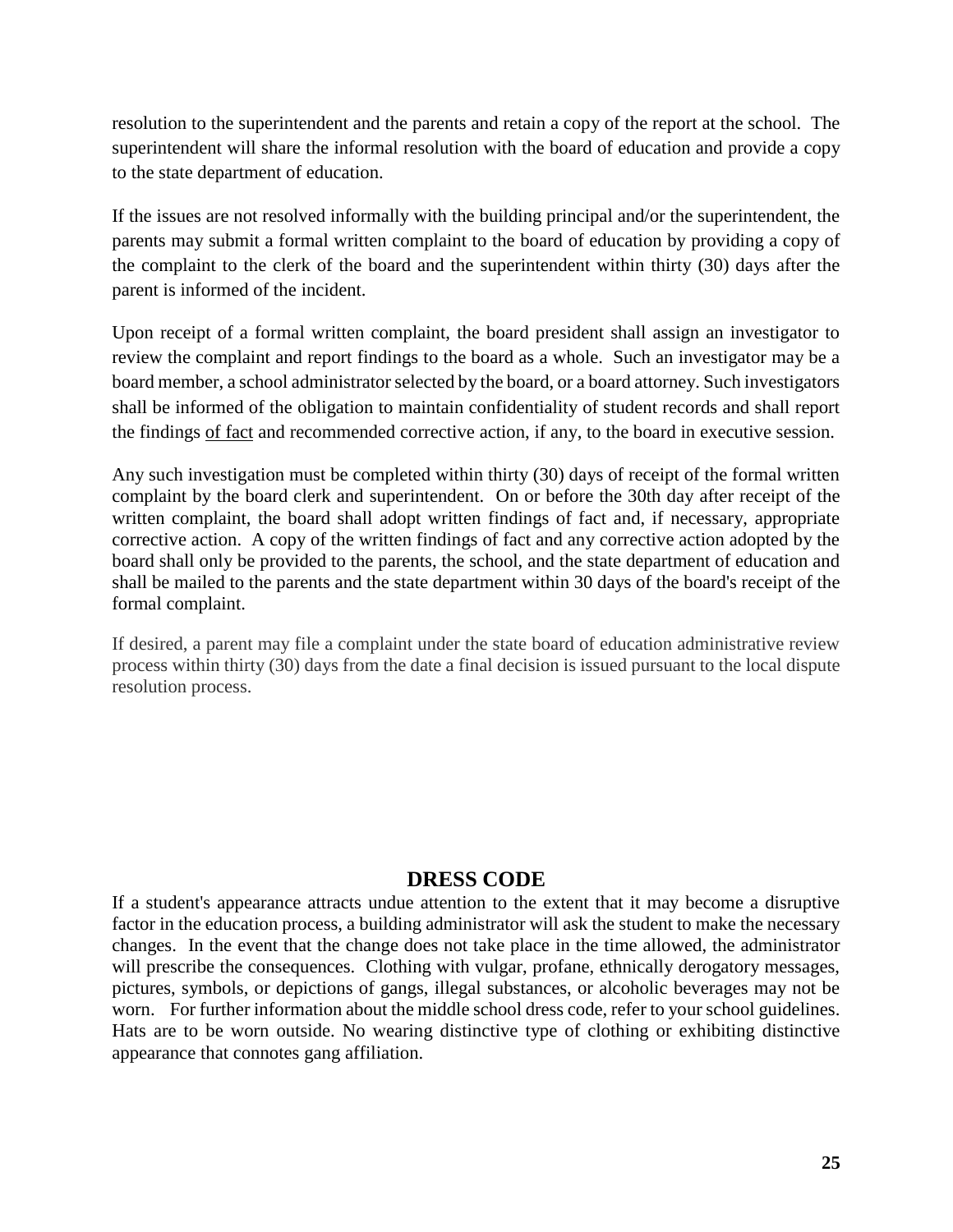# **FOOD SERVICES**

The food services department provides a variety of healthy food choices to ensure a student's readiness to learn. We are committed to providing high quality, freshly prepared, nutritious food, and personalized service to all students and staff. We offer a nutritious breakfast and lunch daily for your student. The food service staff is trained in food safety and follows strict procedures to ensure safe meals. We are always willing to help in any way that we can.

#### **School Meals**

Breakfast and lunch are available at all schools every day school is in session. Menus for breakfast and lunch are available online a[t](https://www.smsd.org/) [https://www.smsd.org](https://www.smsd.org/) in the Food Services section. All menus are analyzed for nutritional content and meet the USDA guidelines and are age appropriate. New products and menu items are evaluated with student input. Menus include all whole grain rich items, fruit (fresh, frozen or packed in own juice), and 0 trans-fat. We have reduced the sodium and food dyes in our food items and are working toward clean food labels.

At breakfast a student must choose a full portion of at least three items to receive a complete school breakfast and one item must be ½ cup of fruit or juice. Items include: entrée, grain, fruit/juice & milk.

At lunch a student must choose a full portion of at least three of the five components to receive a complete school lunch and at least one component must be a  $\frac{1}{2}$  cup fruit or vegetables. Components include: entrée, grain, fruit, vegetable & milk.

#### **Special Diet**

If you have an allergy or specific dietary concerns, contact your school nurse for a medical form to be filled out by your doctor.

#### **SchoolCafé**

Parents may monitor student meal activity through their SchoolCafé accounts. This provides a quick and easy access to view account balances at any time, see what items are being purchased, set limits on a la carte purchases, apply for free or reduced meals and view menus with nutrient and allergen information. A username and password is needed for the SchoolCafé set up. The account should be set up in parent's name. If the parent does not want their child to purchase anything from food service, they need to contact the food service office.

#### **Payments**

Payments can be made by check or cash at the school, or by credit card online through E-Funds (fee) at [https://www.smsd.org](https://www.smsd.org/) or by calling the Food Service office with a credit card (no fee). The student may receive one breakfast lunch daily at the student meal price. Second student meals are not allowed. Individual food and beverage items may be purchased at a la carte prices. Students are not permitted to purchase a la carte items if their account is negative.

Students can use their food service account or cash to purchase cafeteria by entering their student ID number on the PIN pad to make the purchase from their account. All students may receive a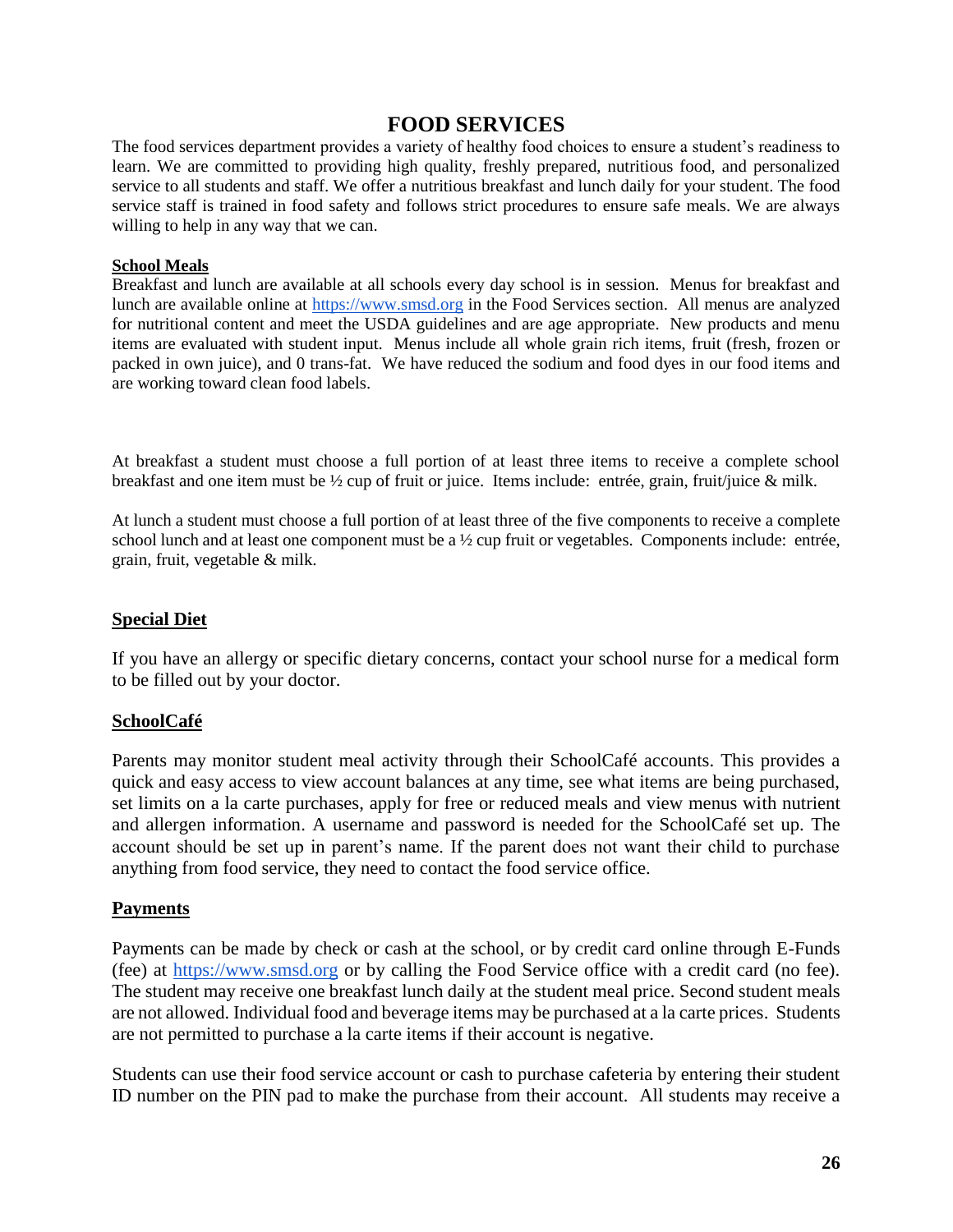full breakfast and a full lunch regardless of the money they have in their account. Reminder phone calls will be made when student accounts are running low or are negative. Account balances (positive or negative) will follow the student each year within the district. Students withdrawn from district with a positive account balance will be refunded.

When an account is -\$75.00 food service staff will contact the parent by phone or email alerting them to the situation and let them know that if the account is not paid it will be turned over to the collection agency. As of December 1st and June 1st any account that is -\$75.00 or more a letter will be sent through US Mail to the parents or guardians requesting payment. If payment is not received within 30 days the account will be turned over to the district business office and will be submitted to the district collections agency.

#### **Free/Reduced Meal Program**

The free/reduced lunch program is available to anyone who applies and meets the income guidelines set by the USDA. **Applications are filled out online a[t](https://www.schoolcafe.com/)** [https://www.SchoolCafe.com](https://www.schoolcafe.com/)**.**  We strongly encourage you to fill out an application before school starts to receive benefits the first day of school. You are responsible for any meals charged before your application is approved. Processing the application can take up to 10 days. If a student receives free or reduced meals, they are eligible for one breakfast and one lunch per day as part of this benefit. All breakfast and lunch meal choices are available for all students regardless of eligibility status.

Food service information is available on the district's web site at [https://www.smsd.org.](https://www.smsd.org/) You are welcome to contact the cafeteria manager of your child's school or to the district food service office at 913-993-9710.

This institution is an equal opportunity provider.

# **HEALTH SERVICES**

1. Each school is served by a full time nurse. If a student is injured or becomes ill at school, parents are notified.

2. Kansas law requires that a Certificate of Immunization form be completed for all students. As a substitute for the required Certificate of Immunization, a student may present proof of compliance with one of the alternatives specified by Kansas law. A completed Health History and Emergency Permit form is required at the time of initial enrollment and again at the beginning of grades four, seven, and nine. Physical examinations and dental checkups are recommended. A physical examination will be required of all students eight years old or younger who are entering a Kansas school for the first time.

3. All medication is to be kept in the nurse's office. School personnel, including school nurses, are not authorized to dispense any medication, including over-the-counter medication, without written permission from a parent or guardian. Many medications can be given at home before and after school. When this is not possible, medication to be administered at school should be brought directly to the nurse's office and must be accompanied by the following information:

#### (1) PRESCRIPTION MEDICATION

Prescription medications must be sent to school in the original prescription container. The prescription label will serve as the written permission from the doctor. If the doctor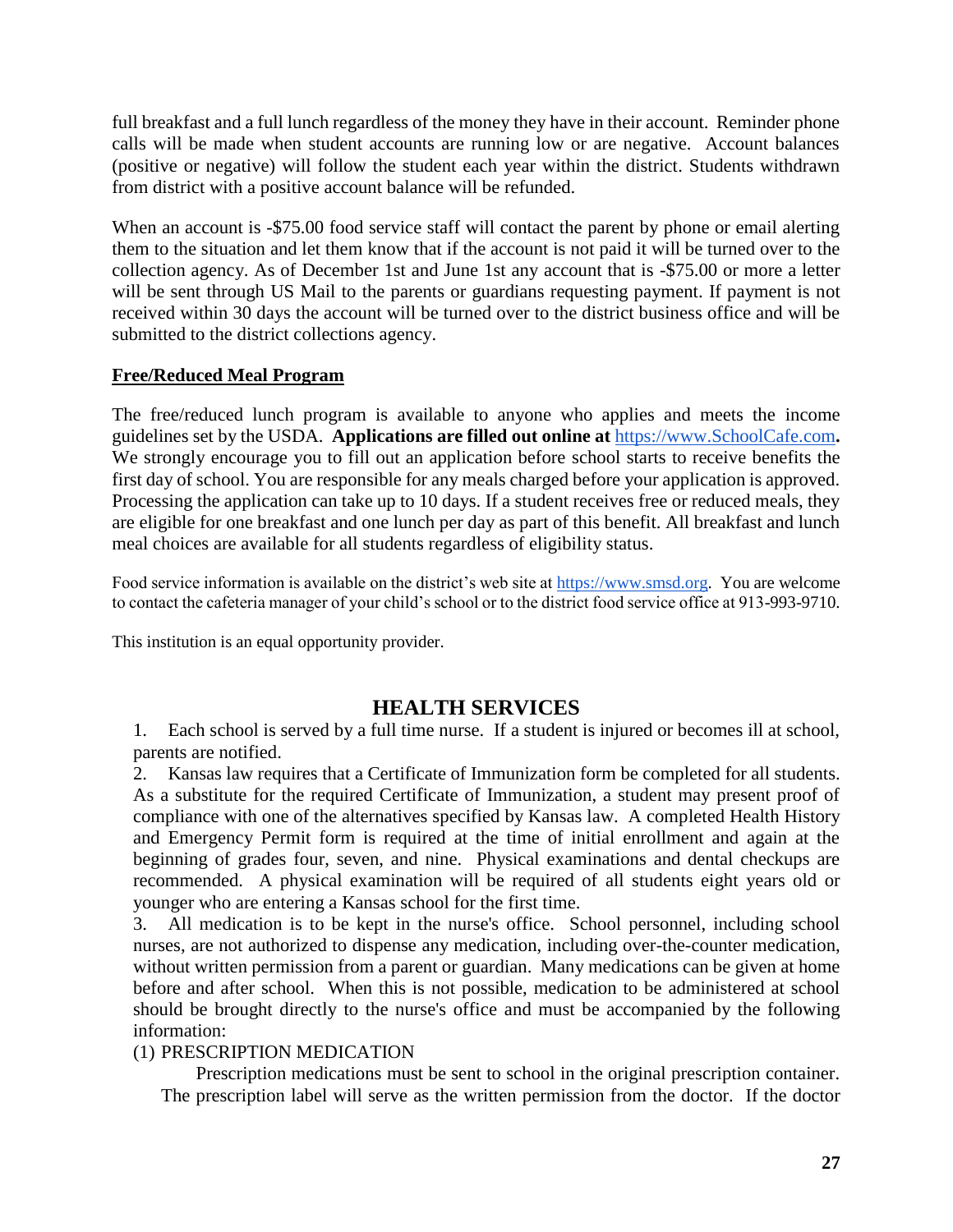has given samples of medicine, then a written note from the doctor is necessary and should include the name of the student, the name of the medication, and the dosage prescribed.

(2) NON-PRESCRIPTION MEDICATION

These medications must be accompanied by a written note from the parent and should state the student's name, the reason for taking the medicine, the time the medication is to be given, the dosage prescribed and the number of days to be administered at school. These medications include over-the-counter allergy medicine, decongestants, cough syrup, ibuprofen (Advil), acetaminophen (Tylenol), cough drops, or other.

4. Any student who has a cast, crutches, sutures, or an incapacitating injury must bring a doctor's note detailing the amount of participation in school activities allowed.

5. All students are given individual hearing and vision tests at regular intervals during their elementary and secondary years. Parents are notified if the child is in need of additional examinations.

6. Parents are encouraged to make appointments for medical and dental services after school hours or on Saturdays.

7. Parents are encouraged to contact the school nurse for specific information regarding periods of quarantine for various illnesses.

# **INSURANCE**

The district does not carry health or accident insurance for students. An optional accident insurance plan is available through a private company at a nominal fee. Information about this plan is sent home in the fall and is made available to new students at the time of their enrollment.

# **TRANSFER POLICY/PROCEDURE**

Unless otherwise specified in school board policy JBCA, it is the policy of this school district that a student shall be required to attend the school designated for the attendance area in which the student resides. A student may be permitted to transfer to a school outside of the student's attendance area. Transfer guideline procedures will be followed when determining approval and denial of transfer requests.

#### **All In-District and Out-of-District transfers shall be submitted electronically by the parent to the Office of Instructional Leadership.**

#### **Transfers considerations:**

- Siblings of current In-District Transfer students receive priority consideration.
- In-District students of employees will receive second priority consideration.
- In-District Transfers are reviewed first in the order they are received.
- Remaining transfer requests are considered in the order they are received.

#### **Transfer Timeline:**

#### **Application**

All applications are submitted electronically to the Office of Instructional Leadership. **The online application opens March 1 @ 8:00 a.m. and closes April 30 @ 5:00 pm.** Beginning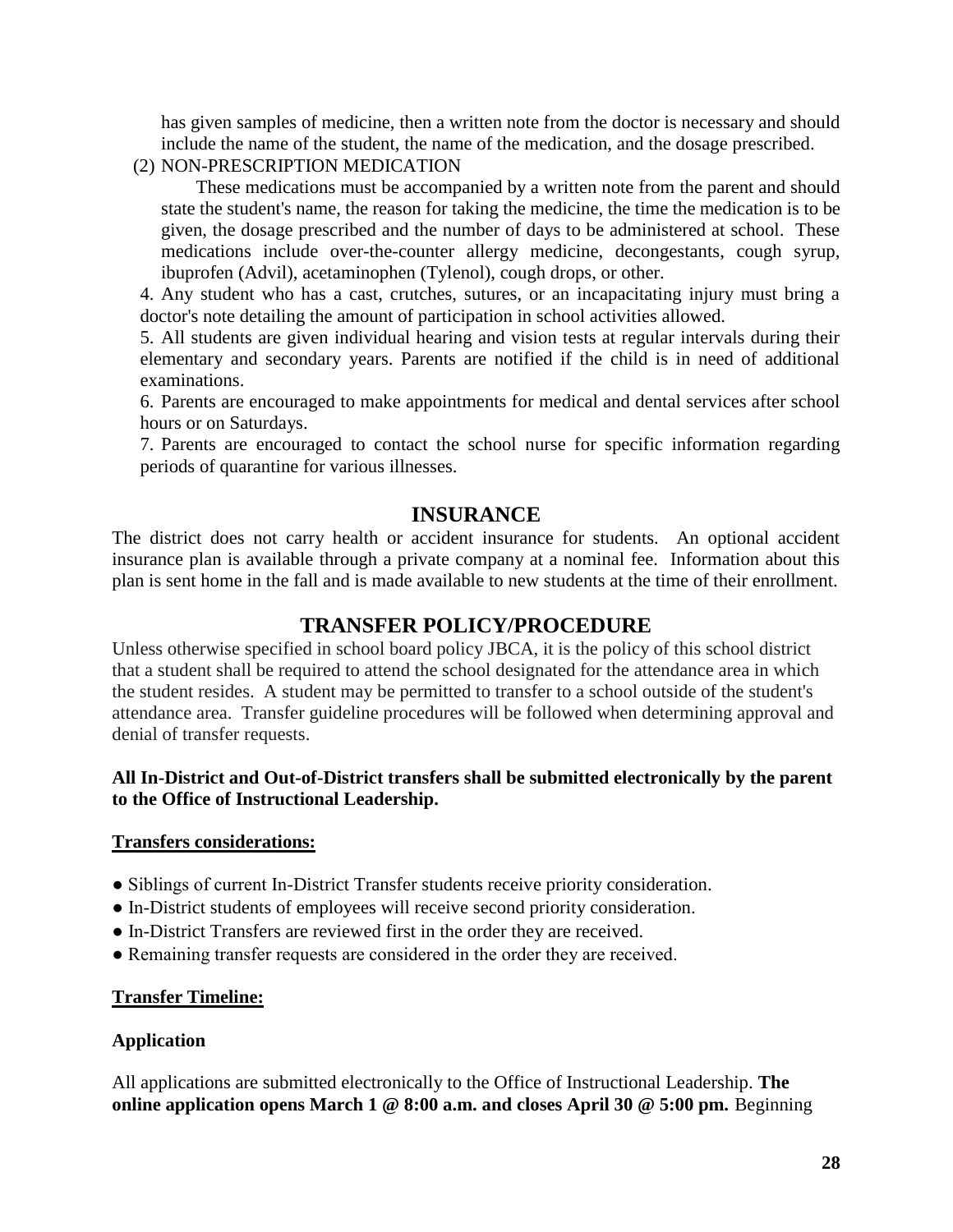March 2016, **SMSD will no longer accept "new" Out-of-District Transfer students** unless the requesting students are:

- 1. a sibling of an existing transfer student (currently in good standing).
- 2. a dependent of a current and continuing SMSD employee

New students enrolling in the district or current students moving within the district boundaries after June 1, are eligible to submit a transfer application.

An employee hired after July 1, may submit a transfer request for their child directly to the Office of Instructional Leadership.

# **Approval/Denial Process**

Approval/denial of transfers will be based on the date and time the application was received, current enrollment numbers and good standing requirements at the time of review.

Barring unforeseen circumstances, transfer decisions will be communicated by the Office of Instructional Leadership no later than June 15. Additional approvals, if enrollment permits, will be notified by August 1.

All students on transfer shall be considered to be eligible for transfer based on good standing and space available.

## **Out-of-District and In-District Transfer Students**

For purposes of this policy, "parent" means the natural parents, adoptive parents, step-parents or foster parents. For purposes of this policy, "person acting as a parent" means a guardians or conservators, a person liable by law to care for and support the child, a person who has actual care and control of the child and provides a major portion of support or a person who has actual care and control of the child with written consent of a person who has legal custody of the child.

#### **Out-of-District Student Enrollment**

Out-of-District students are those Kansas residents who do not meet the qualification of a resident student. As of March 2016, Shawnee Mission USD 512 shall not accept new Out-of-District students with the exception of children whose parents are employees of the district (parent as defined above in this policy) or as otherwise specified herein. An employee is defined as KPERS eligible.

Dependent children of school district employees who reside in Kansas, but who are Out-of-District residents of the district, will be permitted to attend district schools upon approval of a transfer application. If the transfer application is approved, a dependent child of a school district employee may attend a district program without payment of tuition except where the child will be attending a fee-based program in which case the parent will be responsible for payment of applicable fees.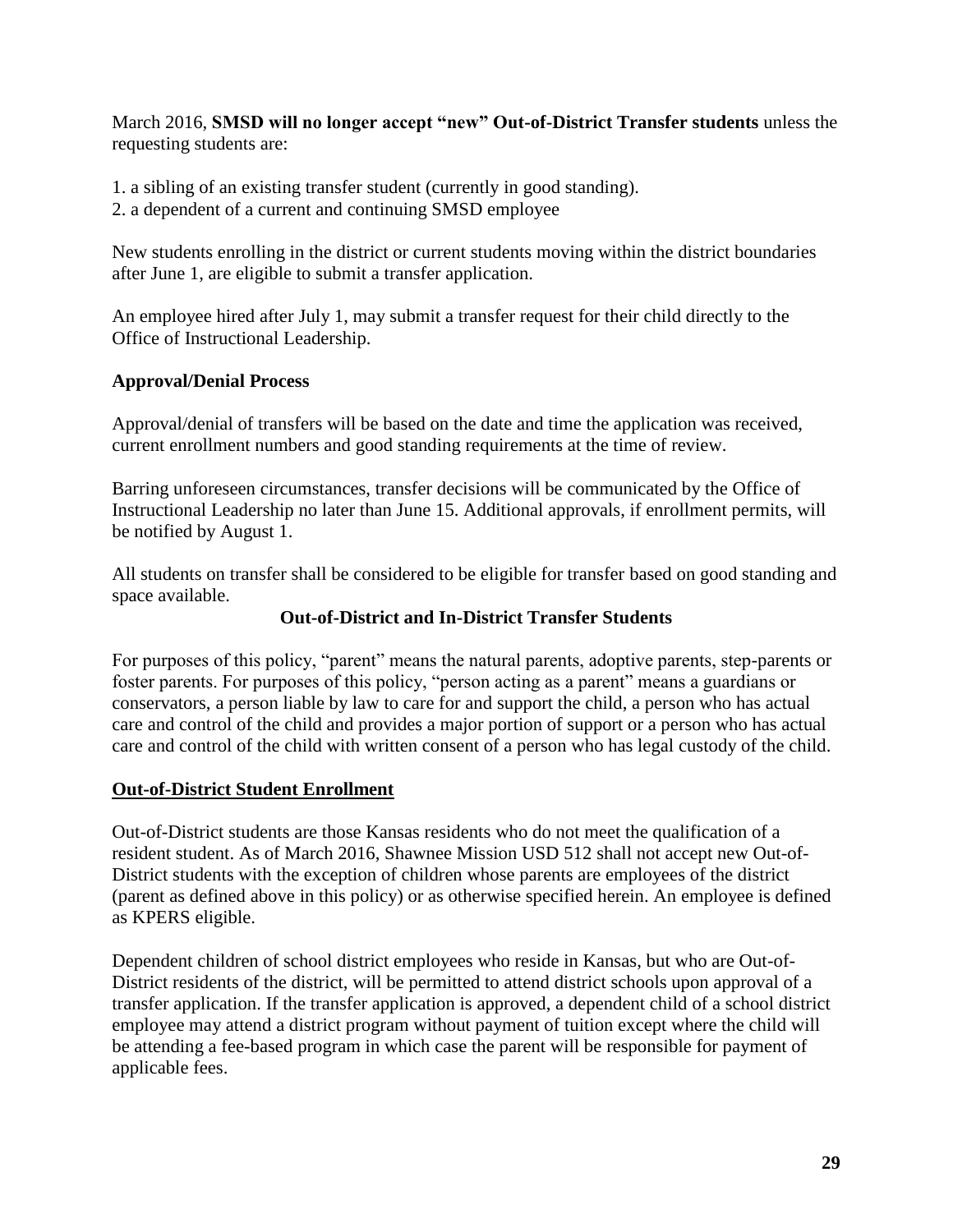Siblings of currently enrolled Out-of-District students, who are students in good standing, will be allowed to apply for admittance. New Out-of-District students (employee children and siblings of previously enrolled students only) will be eligible based upon existing staff, class size, facility space/capacity/enrollment, and the availability of equipment and supplies. No allowance is made for transportation as this must be provided by the student or the family.

Students in grades Pre-kindergarten through Grade 12 inclusive who are not legal residents of the school attendance area on the opening day of the school year, but whose parents present evidence of having signed a contract to buy, build, lease or rent a dwelling that is to be occupied by them sometime during the first semester, will be granted permission to begin the school year in the school attendance area in which they will reside.

When students move outside the district after the beginning of the school year and are in the fourth consecutive semester of enrollment as a resident, they may be allowed to finish the school year without tuition if the student is in good standing and if an application is completed and approved.

If a student's district residency is determined to be fraudulent, said student does not qualify for continuing non-resident enrollment and will be immediately withdrawn from the Shawnee Mission School District.

#### **Continuing Out-of-District Enrollment**

All transfer students in the Shawnee Mission School District are expected to remain in good standing. Students determined not to be in "good standing" (academically, behaviorally, or with regard to acceptable attendance levels), may be withdrawn from the Shawnee Mission School District at any major grading period (1st Quarter, 1st Semester, 3rd Quarter, and 2nd Semester). Transfer students will not be required to apply for re-admittance annually unless they are changing levels/buildings (from elementary to middle or middle to high); however, continuing transfer students will only continue to be accepted at the transferring school to the extent that staff, class size, facilities, equipment and supplies are available.

#### **In-District Transfer Student Enrollment**

In-District transfer students are resident students who want to attend a school outside of their attendance boundary (home-school). In-District students will be eligible based upon existing staff, class size, facility space/capacity/enrollment, and the availability of equipment and supplies. No allowance is made for transportation as it must be provided by the student or the family. In addition, students determined not to be in "good standing" (academically, behaviorally, or with regard to acceptable attendance levels) may be returned to their "home school" at any major grading period (1st Quarter, 1st Semester, 3rd Quarter, and 2nd Semester).

#### **Continuing In-District Transfer Enrollment**

All transfer students in the Shawnee Mission Schools are expected to remain in good standing. Students determined not to be in "good standing" (academically, behaviorally, or with regard to acceptable attendance levels), may be revoked at any major grading period (1st Quarter, 1st